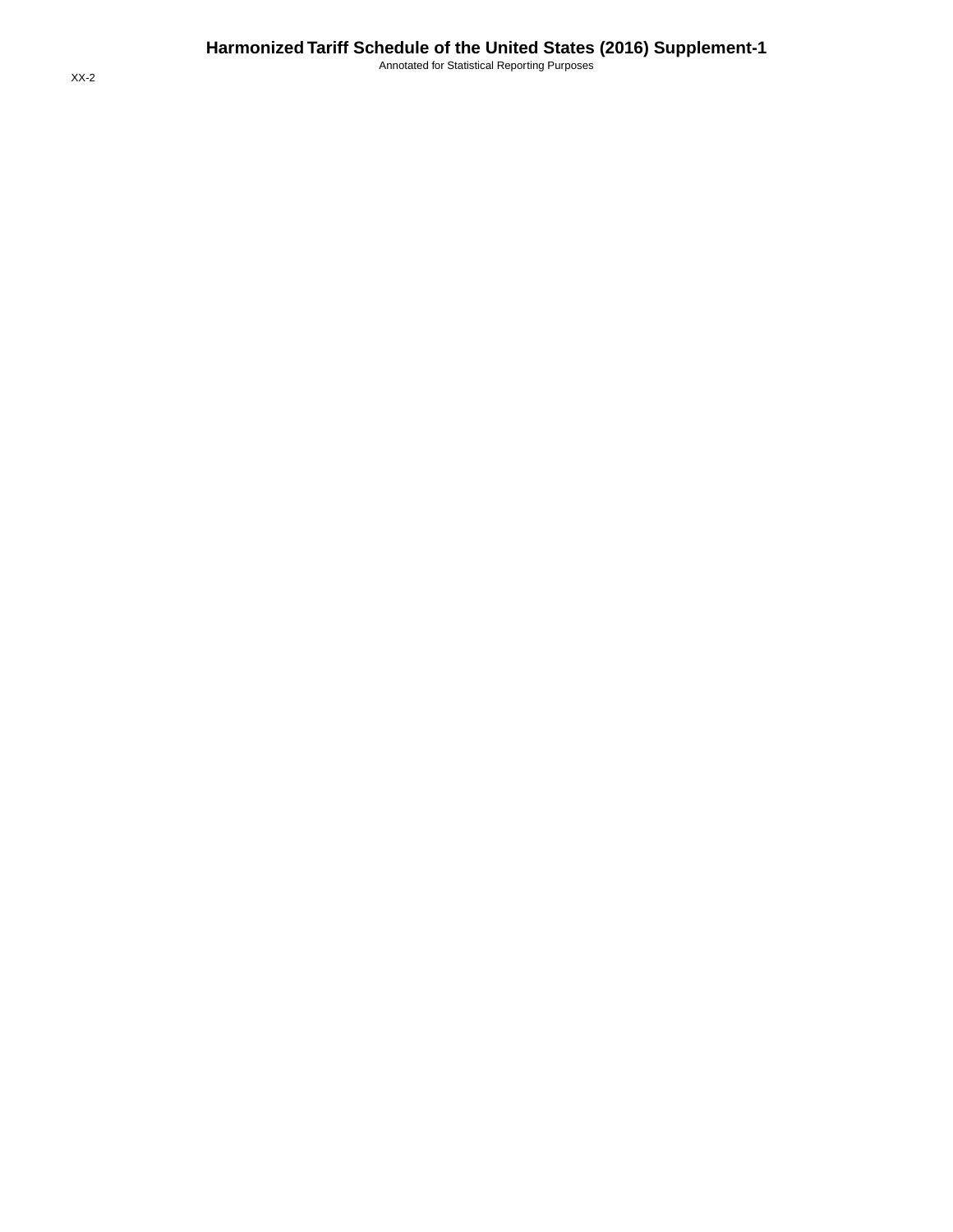Annotated for Statistical Reporting Purposes

#### CHAPTER 94

#### FURNITURE; BEDDING, MATTRESSES, MATTRESS SUPPORTS, CUSHIONS AND SIMILAR STUFFED FURNISHINGS; LAMPS AND LIGHTING FITTINGS, NOT ELSEWHERE SPECIFIED OR INCLUDED; ILLUMINATED SIGNS, ILLUMINATED NAMEPLATES AND THE LIKE; PREFABRICATED BUILDINGS

#### **Notes**

XX 94-1

- 1. This chapter does not cover:
	- (a) Pneumatic or water mattresses, pillows or cushions, of chapter 39, 40 or 63;
	- (b) Mirrors designed for placing on the floor or ground (for example, cheval-glasses (swing-mirrors)) of heading 7009;
	- (c) Articles of chapter 71;
	- (d) Parts of general use as defined in note 2 to section XV, of base metal (section XV), or similar goods of plastics (chapter 39), or safes of heading 8303;
	- (e) Furniture specially designed as parts of refrigerating or freezing equipment of heading 8418; furniture specially designed for sewing machines (heading 8452);
	- (f) Lamps or lighting fittings of chapter 85;
	- (g) Furniture specially designed as parts of apparatus of heading 8518 (heading 8518), of heading 8519 or 8521 (heading 8522) or of headings 8525 to 8528 (heading 8529);
	- (h) Articles of heading 8714;
	- (ij) Dentists' chairs incorporating dental appliances of heading 9018 or dentists' spittoons (heading 9018);
	- (k) Articles of chapter 91 (for example, clocks and clock cases); or
	- (l) Toy furniture or toy lamps or lighting fittings (heading 9503), billiard tables or other furniture specially constructed for games (heading 9504), furniture for magic tricks or decorations (other than electric garlands) such as Chinese lanterns (heading 9505).
- 2. The articles (other than parts) referred to in headings 9401 to 9403 are to be classified in those headings only if they are designed for placing on the floor or ground.

The following are, however, to be classified in the above-mentioned headings even if they are designed to be hung, to be fixed to the wall or to stand one on the other:

- (a) Cupboards, bookcases, other shelved furniture (including single shelves presented with supports for fixing them to the wall) and unit furniture;
- (b) Seats and beds.
- 3. (a) In headings 9401 to 9403 references to parts of goods do not include references to sheets or slabs (whether or not cut to shape but not combined with other parts) of glass (including mirrors), marble or other stone or of any other material referred to in chapter 68 or 69.
	- (b) Goods described in heading 9404, entered separately, are not to be classified in heading 9401, 9402 or 9403 as parts of goods.
- 4. For the purposes of heading 9406, the expression "prefabricated buildings" means buildings which are finished in the factory or put up as elements, entered together, to be assembled on site, such as housing or worksite accommodation, offices, schools, shops, sheds, garages or similar buildings.

#### Additional U.S. Note

1. For the purposes of subheading 9401.20.00, "seats of a kind used for motor vehicles" does not include child safety seats.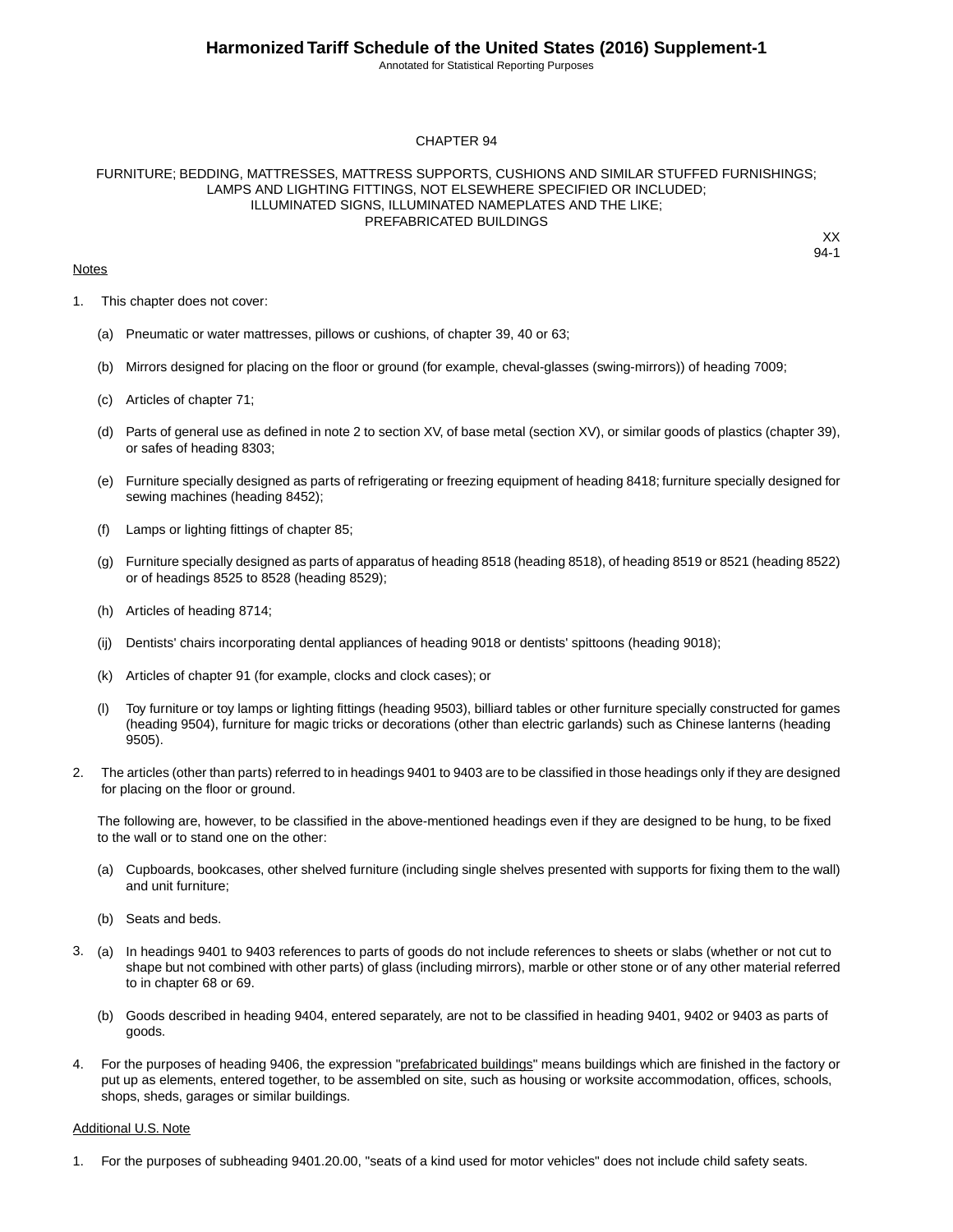Annotated for Statistical Reporting Purposes

**Statistical Notes** XX 94-2

- 1. For purposes of heading 9406 the unit of quantity,  $m^2$ , refers to the floor area of the building when assembled.
- 2. In heading 9401, stationary activity centers do not have castors or wheels.
- 3. For the purposes of statistical reporting number 9403.20.0025, the term "boltless or press-fit steel shelving units prepackaged for sale" refers to steel shelving in which the steel vertical and horizontal supports lock together to form the frame for the shelving unit and are assembled primarily without the use of nuts and bolts or screws. Boltless steel shelving includes rivet shelving, welded frame shelving, slot and tab shelving, and punched rivet (quasi-rivet) shelving but does not include wall-mounted shelving or wire shelving units in which a wire deck and wire horizontal supports are integrated into a single piece.

[**Compiler's note:** All provisions of subchapter II of chapter 99 have expired; footnote references are shown for reference only.]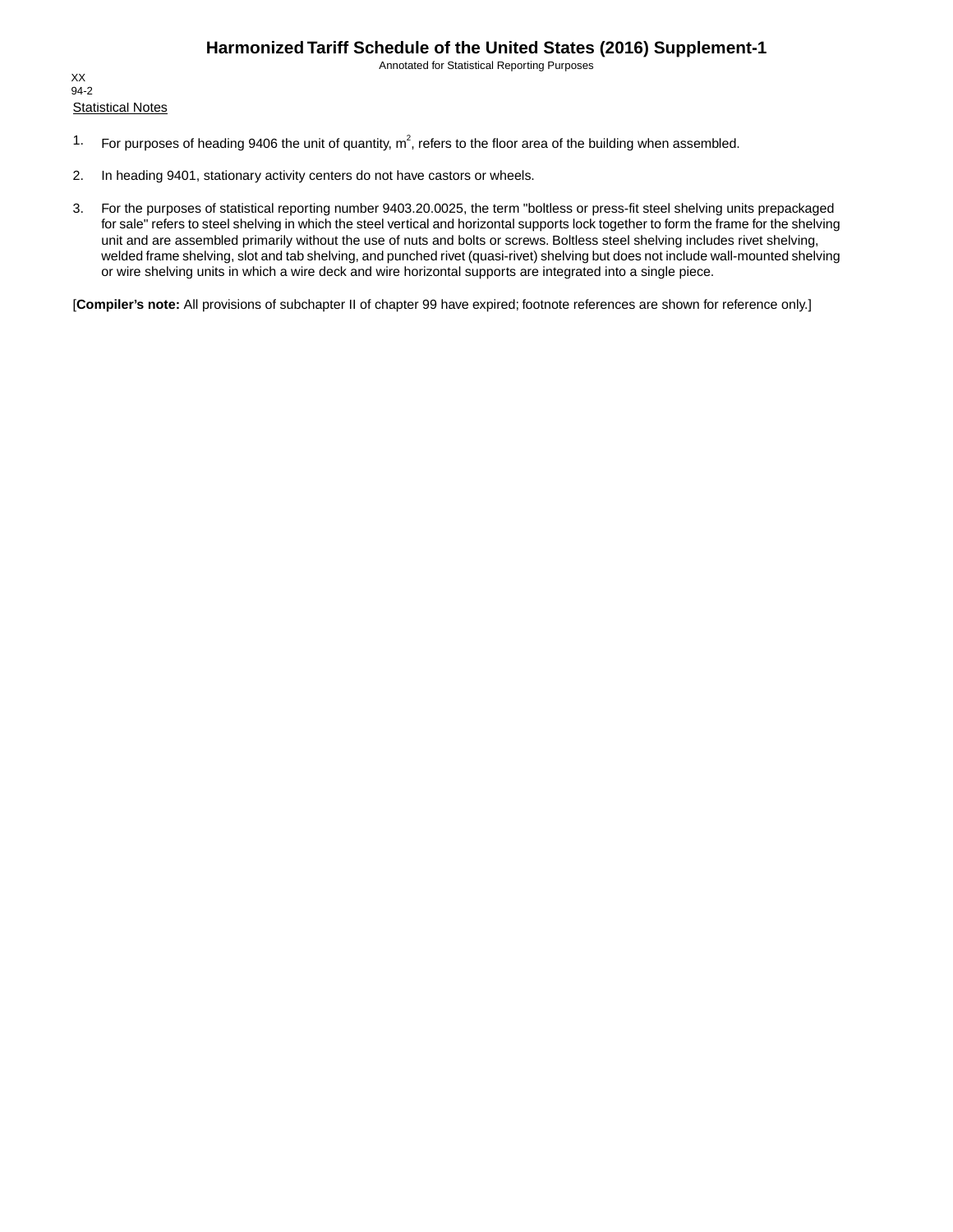Annotated for Statistical Reporting Purposes

| Heading/                 | Stat.       |                                                                                                       | Unit           |         | Rates of Duty |       |
|--------------------------|-------------|-------------------------------------------------------------------------------------------------------|----------------|---------|---------------|-------|
| Subheading               | Suf-<br>fix | <b>Article Description</b>                                                                            | οf<br>Quantity | General | Special       | 2     |
| 9401                     |             | Seats (other than those of heading 9402), whether or not<br>convertible into beds, and parts thereof: |                |         |               |       |
| 9401.10<br>9401.10.40 00 |             | Seats of a kind used for aircraft:                                                                    |                |         |               | 45%   |
| 9401.10.80               | 00          |                                                                                                       |                |         |               | 45%   |
| 9401.20.00               | 00          |                                                                                                       |                |         |               | 25%   |
| 9401.30<br>9401.30.40 00 |             | Swivel seats with variable height adjustment:                                                         |                |         |               | 40%   |
| 9401.30.80               |             |                                                                                                       |                | Free    |               | 45%   |
|                          | 10          |                                                                                                       | No.            |         |               |       |
| 9401.40.00               | 30<br>00    | Seats other than garden seats or camping equipment,                                                   | No.            | Free    |               | 40%   |
|                          |             | Seats of cane, osier, bamboo or similar materials:                                                    |                |         |               |       |
| 9401.51.00 00            |             |                                                                                                       |                |         |               | 60%   |
| 9401.59.00               | 00          |                                                                                                       | No             | Free    |               | 60%   |
| 9401.61                  |             | Other seats, with wooden frames:<br>Upholstered:                                                      |                |         |               |       |
| 9401.61.20               |             | Chairs:                                                                                               |                | Free    |               | 40%   |
|                          | 10          |                                                                                                       |                |         |               |       |
|                          | 30          |                                                                                                       |                |         |               |       |
| 9401.61.40               |             |                                                                                                       |                | Free    |               | 40%   |
|                          | 01          | Chairs for children, including highchairs No.                                                         |                |         |               |       |
|                          | 11          |                                                                                                       |                |         |               |       |
|                          | 31          |                                                                                                       |                |         |               |       |
| 9401.61.60               |             |                                                                                                       |                | Free    |               | 40%   |
|                          | 01          | Stationary activity centers for children No.                                                          |                |         |               |       |
|                          | 05          |                                                                                                       |                |         |               |       |
|                          | 11          |                                                                                                       |                |         |               |       |
|                          | 31          |                                                                                                       |                |         |               |       |
| 9401.69                  |             | Other:                                                                                                |                |         |               |       |
| 9401.69.20               |             |                                                                                                       |                | Free    |               | 42.5% |
|                          | 10          |                                                                                                       |                |         |               |       |
|                          | 30          |                                                                                                       |                |         |               |       |
|                          |             | Other:                                                                                                |                |         |               |       |
| 9401.69.40               |             | Chairs:                                                                                               | .              | Free    |               | 40%   |
|                          | 10          |                                                                                                       | No.            |         |               |       |
|                          | 30          |                                                                                                       |                |         |               |       |
| 9401.69.60               |             |                                                                                                       |                | Free    |               | 40%   |
|                          | 01          | Chairs for children including                                                                         |                |         |               |       |
|                          | 11          |                                                                                                       | No.            |         |               |       |
|                          | 31          |                                                                                                       | No.            |         |               |       |
| 9401.69.80               |             |                                                                                                       | .              | Free    |               | 40%   |
|                          | 01          | Stationary activity centers for children                                                              | No.            |         |               |       |
|                          | 05          |                                                                                                       | No.            |         |               |       |
|                          | 11          |                                                                                                       |                |         |               |       |
|                          | 31          |                                                                                                       |                |         |               |       |
|                          |             |                                                                                                       |                |         |               |       |
|                          |             |                                                                                                       |                |         |               |       |
|                          |             |                                                                                                       |                |         |               |       |
|                          |             |                                                                                                       |                |         |               |       |
|                          |             |                                                                                                       |                |         |               |       |
|                          |             |                                                                                                       |                |         |               |       |
|                          |             |                                                                                                       |                |         |               |       |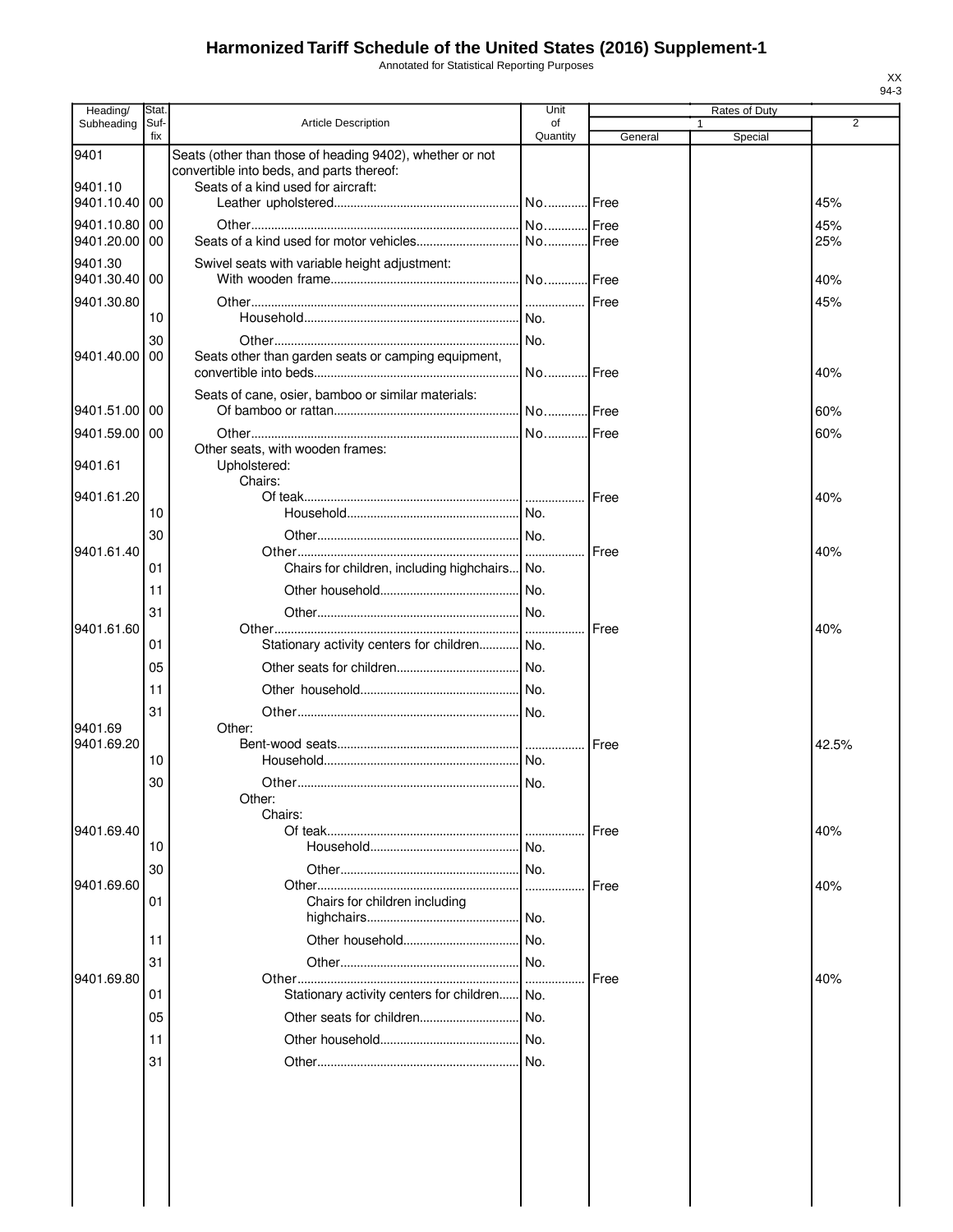Annotated for Statistical Reporting Purposes

| 94-4                      |               |                                                                                                                                                 |            |         |                    |     |
|---------------------------|---------------|-------------------------------------------------------------------------------------------------------------------------------------------------|------------|---------|--------------------|-----|
| Heading/<br>Subheading    | Stat.<br>Suf- | Article Description                                                                                                                             | Unit<br>of |         | Rates of Duty<br>1 | 2   |
|                           | fix           |                                                                                                                                                 | Quantity   | General | Special            |     |
| 9401 (con.)<br>9401.71.00 |               | Seats (other than those of heading 9402), whether or not<br>convertible into beds, and parts thereof: (con.)<br>Other seats, with metal frames: |            |         |                    |     |
|                           | 01            |                                                                                                                                                 |            | Free    |                    | 45% |
|                           | 05            |                                                                                                                                                 |            |         |                    |     |
|                           | 06            |                                                                                                                                                 |            |         |                    |     |
|                           | 07            |                                                                                                                                                 |            |         |                    |     |
|                           | 08            | Stationary activity centers for children No.                                                                                                    |            |         |                    |     |
|                           | 11            |                                                                                                                                                 |            |         |                    |     |
|                           | 31            |                                                                                                                                                 |            |         |                    |     |
| 9401.79.00                |               |                                                                                                                                                 | 1.1.1.1.1  | Free    |                    | 45% |
|                           | 01            |                                                                                                                                                 |            |         |                    |     |
|                           | 02            |                                                                                                                                                 |            |         |                    |     |
|                           | 03            |                                                                                                                                                 |            |         |                    |     |
|                           | 04            |                                                                                                                                                 |            |         |                    |     |
|                           | 06            | Stationary activity centers for children No.                                                                                                    |            |         |                    |     |
|                           |               | Other:<br>Outdoor:<br>With textile covered cushions or textile<br>seating or backing material:                                                  |            |         |                    |     |
|                           | 11            |                                                                                                                                                 |            |         |                    |     |
|                           | 15            |                                                                                                                                                 |            |         |                    |     |
|                           |               | Other:                                                                                                                                          |            |         |                    |     |
|                           | 25            |                                                                                                                                                 |            |         |                    |     |
|                           | 35            | Other:                                                                                                                                          |            |         |                    |     |
|                           | 46            |                                                                                                                                                 |            |         |                    |     |
|                           | 50            |                                                                                                                                                 |            |         |                    |     |
|                           |               |                                                                                                                                                 |            |         |                    |     |
|                           |               |                                                                                                                                                 |            |         |                    |     |
|                           |               |                                                                                                                                                 |            |         |                    |     |
|                           |               |                                                                                                                                                 |            |         |                    |     |
|                           |               |                                                                                                                                                 |            |         |                    |     |
|                           |               |                                                                                                                                                 |            |         |                    |     |
|                           |               |                                                                                                                                                 |            |         |                    |     |
|                           |               |                                                                                                                                                 |            |         |                    |     |
|                           |               |                                                                                                                                                 |            |         |                    |     |
|                           |               |                                                                                                                                                 |            |         |                    |     |
|                           |               |                                                                                                                                                 |            |         |                    |     |
|                           |               |                                                                                                                                                 |            |         |                    |     |
|                           |               |                                                                                                                                                 |            |         |                    |     |
|                           |               |                                                                                                                                                 |            |         |                    |     |
|                           |               |                                                                                                                                                 |            |         |                    |     |
|                           |               |                                                                                                                                                 |            |         |                    |     |
|                           |               |                                                                                                                                                 |            |         |                    |     |
|                           |               |                                                                                                                                                 |            |         |                    |     |
|                           |               |                                                                                                                                                 |            |         |                    |     |
|                           |               |                                                                                                                                                 |            |         |                    |     |
|                           |               |                                                                                                                                                 |            |         |                    |     |
|                           |               |                                                                                                                                                 |            |         |                    |     |
|                           |               |                                                                                                                                                 |            |         |                    |     |
|                           |               |                                                                                                                                                 |            |         |                    |     |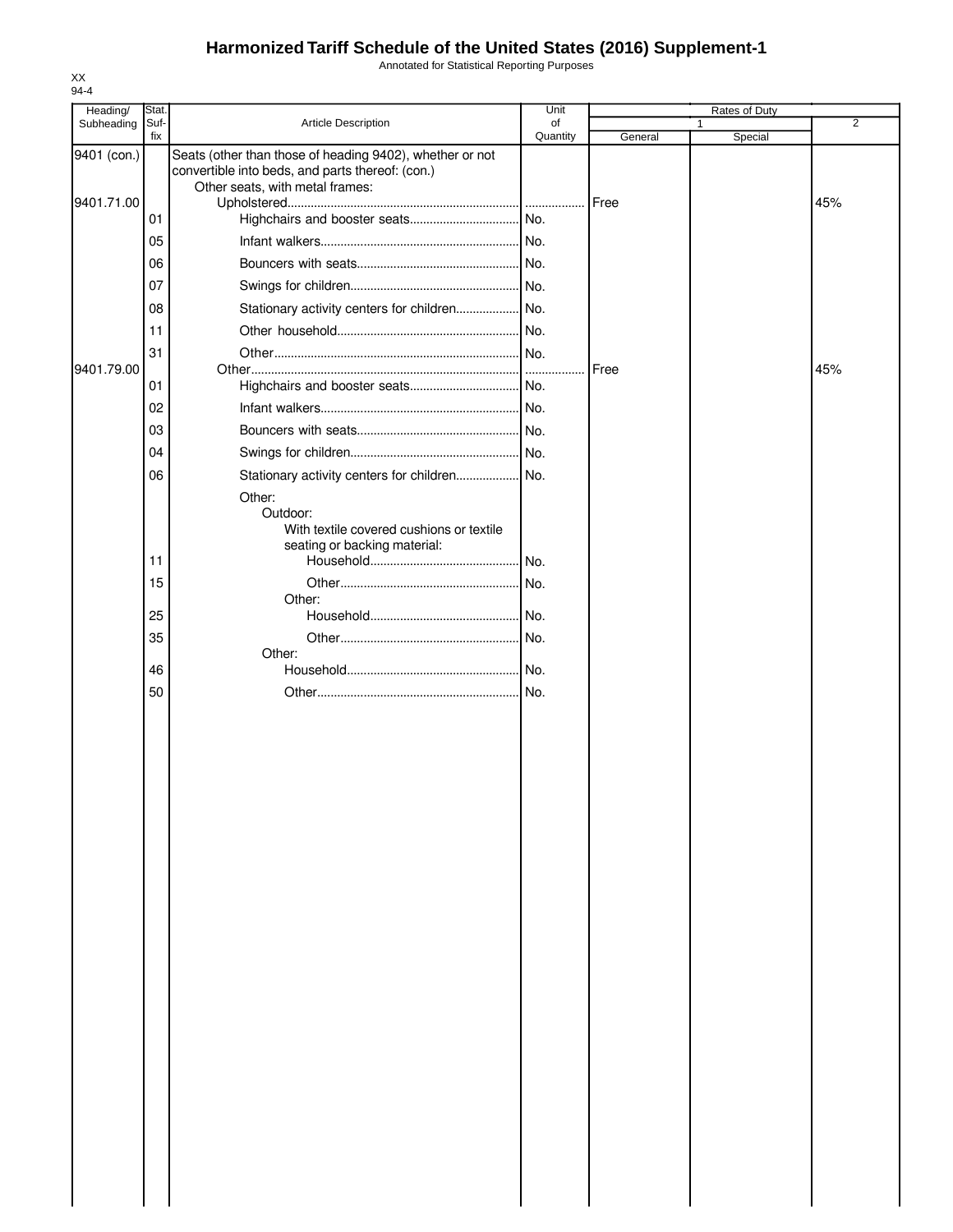Annotated for Statistical Reporting Purposes

| Heading/               | Stat.       |                                                                                                                                                  | Unit           |         | Rates of Duty |                |
|------------------------|-------------|--------------------------------------------------------------------------------------------------------------------------------------------------|----------------|---------|---------------|----------------|
| Subheading             | Suf-<br>fix | Article Description                                                                                                                              | of<br>Quantity | General | 1<br>Special  | $\overline{2}$ |
| 9401 (con.)<br>9401.80 |             | Seats (other than those of heading 9402), whether or not<br>convertible into beds, and parts thereof: (con.)<br>Other seats:                     |                |         |               |                |
| 9401.80.20             | 01          | Of rubber or plastics:<br>Children's highchairs and booster seats except                                                                         |                |         |               | 65%            |
|                        | 05          | for motor vehicle; bath seats, infant walkers,<br>bouncers with seats, swings for children No.<br>Stationary activity centers for children No.   |                |         |               |                |
|                        |             |                                                                                                                                                  |                |         |               |                |
|                        | 11          |                                                                                                                                                  |                |         |               |                |
| 9401.80.40             | 31          |                                                                                                                                                  |                | Free    |               | 25%            |
|                        | 01          | Children's highchairs and booster seats except<br>for motor vehicle; bath seats, infant walkers,<br>bouncers with seats, swings for children No. |                |         |               |                |
|                        | 04          | Stationary activity centers for children No.                                                                                                     |                |         |               |                |
|                        |             | Other:                                                                                                                                           |                |         |               |                |
|                        | 06          | Outdoor:<br>With textile covered cushions or textile<br>seating or backing material:                                                             |                |         |               |                |
|                        | 15          |                                                                                                                                                  |                |         |               |                |
|                        | 26          | Other:                                                                                                                                           |                |         |               |                |
|                        | 35          |                                                                                                                                                  |                |         |               |                |
|                        | 46          |                                                                                                                                                  |                |         |               |                |
| 9401.80.60             |             |                                                                                                                                                  |                | Free    |               | 45%            |
|                        | 21          | Child safety seats:                                                                                                                              |                |         |               |                |
|                        | 23          |                                                                                                                                                  |                |         |               |                |
|                        | 24          |                                                                                                                                                  |                |         |               |                |
|                        | 25          |                                                                                                                                                  |                |         |               |                |
|                        | 28          |                                                                                                                                                  |                |         |               |                |
|                        | 30          |                                                                                                                                                  |                |         |               |                |
|                        |             |                                                                                                                                                  |                |         |               |                |
|                        |             |                                                                                                                                                  |                |         |               |                |
|                        |             |                                                                                                                                                  |                |         |               |                |
|                        |             |                                                                                                                                                  |                |         |               |                |
|                        |             |                                                                                                                                                  |                |         |               |                |
|                        |             |                                                                                                                                                  |                |         |               |                |
|                        |             |                                                                                                                                                  |                |         |               |                |
|                        |             |                                                                                                                                                  |                |         |               |                |
|                        |             |                                                                                                                                                  |                |         |               |                |
|                        |             |                                                                                                                                                  |                |         |               |                |
|                        |             |                                                                                                                                                  |                |         |               |                |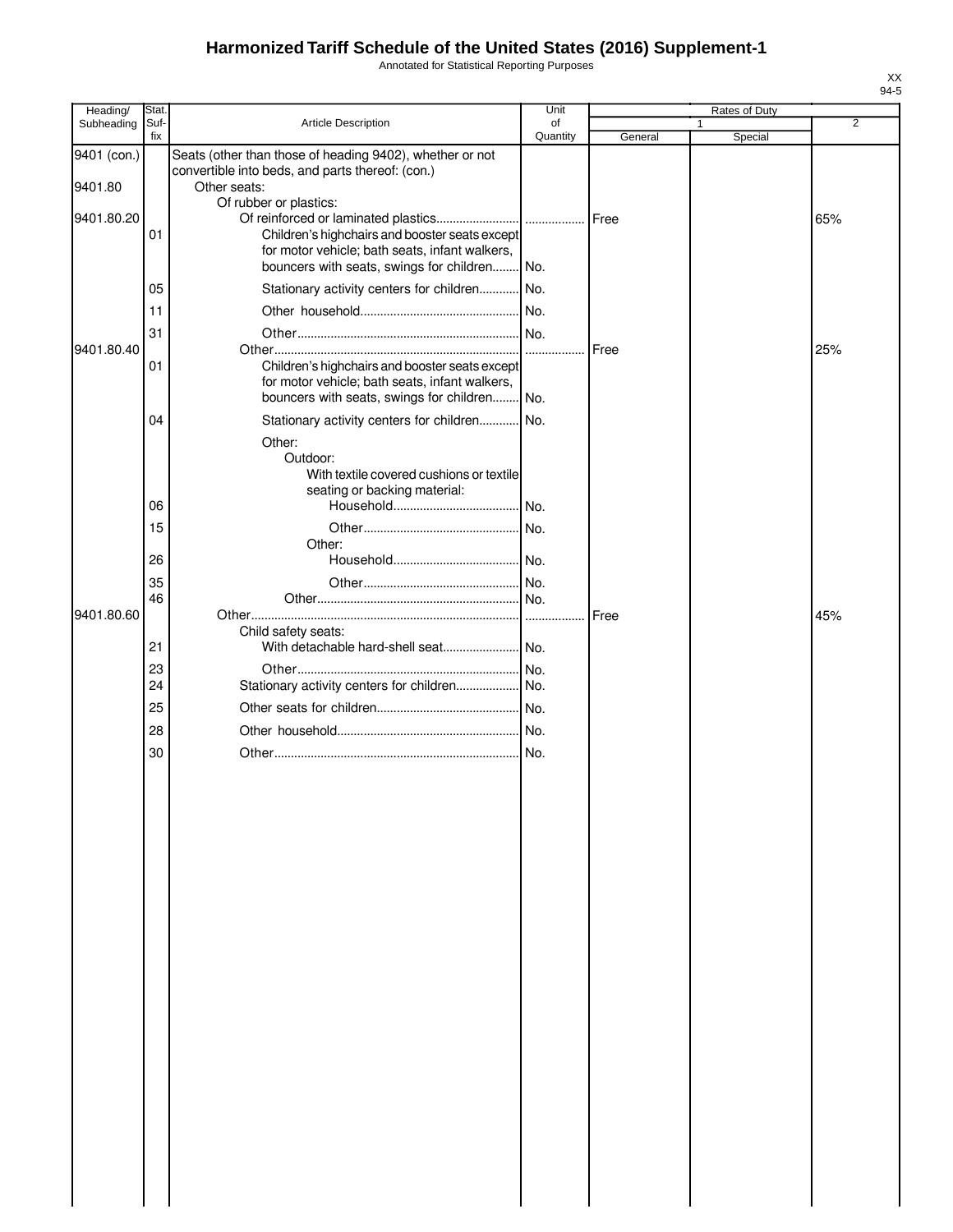Annotated for Statistical Reporting Purposes

| Heading/              | Stat.       |                                                                                                               | Unit           |              | Rates of Duty |       |
|-----------------------|-------------|---------------------------------------------------------------------------------------------------------------|----------------|--------------|---------------|-------|
| Subheading            | Suf-<br>fix | Article Description                                                                                           | of<br>Quantity | General      | 1<br>Special  | 2     |
| 9401 (con.)           |             | Seats (other than those of heading 9402), whether or not                                                      |                |              |               |       |
|                       |             | convertible into beds, and parts thereof: (con.)                                                              |                |              |               |       |
| 9401.90<br>9401.90.10 |             | Parts:                                                                                                        |                |              |               |       |
|                       | 10          |                                                                                                               |                | Free         |               | 25%   |
|                       | 20          |                                                                                                               |                |              |               |       |
|                       |             |                                                                                                               |                |              |               |       |
| 9401.90.15            | 85<br>00    |                                                                                                               |                |              |               | 42.5% |
|                       |             |                                                                                                               |                |              |               |       |
| 9401.90.25            |             | Other:                                                                                                        |                |              |               | 60%   |
|                       | 40          |                                                                                                               |                |              |               |       |
|                       | 80          |                                                                                                               |                |              |               |       |
| 9401.90.35            |             |                                                                                                               |                | Free         |               | 25%   |
|                       | 10          | For children's highchairs, booster seats except                                                               |                |              |               |       |
|                       |             |                                                                                                               |                |              |               |       |
|                       | 80          |                                                                                                               |                |              |               |       |
| 9401.90.40            |             |                                                                                                               |                | <b>IFree</b> |               | 40%   |
|                       | 10          | For children's highchairs, booster seats, and                                                                 |                |              |               |       |
|                       |             |                                                                                                               |                |              |               |       |
| 9401.90.50            | 80          |                                                                                                               |                | Free         |               | 45%   |
|                       | 05          | For children's highchairs, booster seats, and                                                                 |                |              |               |       |
|                       |             |                                                                                                               |                |              |               |       |
|                       | 21          |                                                                                                               |                |              |               |       |
|                       | 81          |                                                                                                               |                |              |               |       |
| 9402                  |             | Medical, surgical, dental or veterinary furniture (for example,                                               |                |              |               |       |
|                       |             | operating tables, examination tables, hospital beds with                                                      |                |              |               |       |
|                       |             | mechanical fittings, dentists' chairs); barbers' chairs and similar                                           |                |              |               |       |
|                       |             | chairs, having rotating as well as both reclining and elevating                                               |                |              |               |       |
| 9402.10.00 00         |             | movements; parts of the foregoing articles:<br>Dentists', barbers' or similar chairs and parts thereof X Free |                |              |               | 35%   |
|                       |             |                                                                                                               |                |              |               |       |
| 9402.90.00            | 10          |                                                                                                               |                |              |               | 40%   |
|                       |             |                                                                                                               |                |              |               |       |
|                       | 20          |                                                                                                               |                |              |               |       |
|                       |             |                                                                                                               |                |              |               |       |
|                       |             |                                                                                                               |                |              |               |       |
|                       |             |                                                                                                               |                |              |               |       |
|                       |             |                                                                                                               |                |              |               |       |
|                       |             |                                                                                                               |                |              |               |       |
|                       |             |                                                                                                               |                |              |               |       |
|                       |             |                                                                                                               |                |              |               |       |
|                       |             |                                                                                                               |                |              |               |       |
|                       |             |                                                                                                               |                |              |               |       |
|                       |             |                                                                                                               |                |              |               |       |
|                       |             |                                                                                                               |                |              |               |       |
|                       |             |                                                                                                               |                |              |               |       |
|                       |             |                                                                                                               |                |              |               |       |
|                       |             |                                                                                                               |                |              |               |       |
|                       |             |                                                                                                               |                |              |               |       |
|                       |             |                                                                                                               |                |              |               |       |
|                       |             |                                                                                                               |                |              |               |       |
|                       |             |                                                                                                               |                |              |               |       |
|                       |             |                                                                                                               |                |              |               |       |
|                       |             |                                                                                                               |                |              |               |       |
|                       |             |                                                                                                               |                |              |               |       |
|                       |             |                                                                                                               |                |              |               |       |
|                       |             |                                                                                                               |                |              |               |       |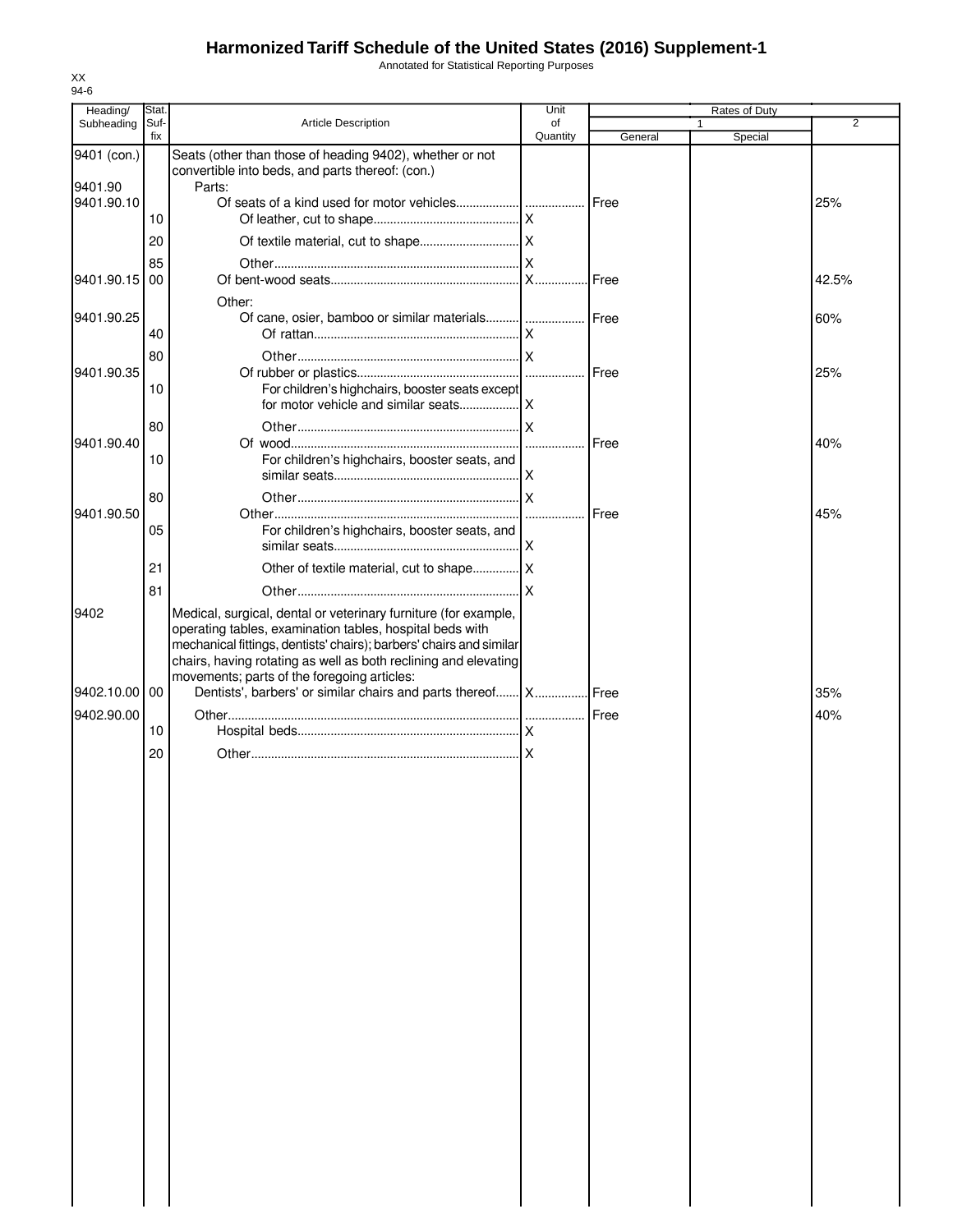Annotated for Statistical Reporting Purposes

| Heading/              | Stat.       |                                                             | Unit           |         | Rates of Duty |                |
|-----------------------|-------------|-------------------------------------------------------------|----------------|---------|---------------|----------------|
| Subheading            | Suf-<br>fix | <b>Article Description</b>                                  | of<br>Quantity | General | 1<br>Special  | $\overline{2}$ |
| 9403                  |             | Other furniture and parts thereof:                          |                |         |               |                |
| 9403.10.00            |             |                                                             |                |         |               | 45%            |
|                       | 20          |                                                             |                |         |               |                |
|                       | 40          |                                                             |                |         |               |                |
| 9403.20.00            |             |                                                             |                |         |               | 45%            |
|                       |             | Household:                                                  |                |         |               |                |
|                       | 11          | Floor-standing, metal-top ironing boards No.                |                |         |               |                |
|                       |             | Other:                                                      |                |         |               |                |
|                       | 16          |                                                             |                |         |               |                |
|                       | 17          | Toddler beds, bassinets, cradles, play yards                |                |         |               |                |
|                       |             | and other enclosures for confining children   X             |                |         |               |                |
|                       | 18          |                                                             |                |         |               |                |
|                       |             | Other:<br>Counters, lockers, racks, display cases, shelves, |                |         |               |                |
|                       |             | partitions and similar fixtures:                            |                |         |               |                |
|                       | 25          | Boltless or press-fit steel shelving units                  |                |         |               |                |
|                       |             | prepackaged for sale as described in statistical            |                |         |               |                |
|                       |             |                                                             |                |         |               |                |
|                       | 26          |                                                             |                |         |               |                |
|                       | 30          |                                                             |                |         |               |                |
| 9403.30<br>9403.30.40 | 00          | Wooden furniture of a kind used in offices:                 |                |         |               | 42.5%          |
|                       |             |                                                             |                |         |               |                |
| 9403.30.80<br>9403.40 | 00          | Wooden furniture of a kind used in the kitchen:             |                |         |               | 40%            |
| 9403.40.40            | 00          |                                                             |                |         |               | 42.5%          |
|                       |             | Other:                                                      |                |         |               |                |
| 9403.40.60 00         |             |                                                             |                |         |               | 25%            |
| 9403.40.90            |             |                                                             |                |         |               | 40%            |
|                       | 40          |                                                             |                |         |               |                |
|                       | 60          | Cabinets designed for permanent                             |                |         |               |                |
|                       |             |                                                             |                |         |               |                |
|                       | 80          |                                                             |                |         |               |                |
| 9403.50               |             | Wooden furniture of a kind used in the bedroom:             |                |         |               |                |
| 9403.50.40            | 00          |                                                             |                |         |               | 42.5%          |
|                       |             | Other:                                                      |                |         |               |                |
| 9403.50.60 00         |             |                                                             |                |         |               | 25%            |
| 9403.50.90            |             |                                                             |                | Free    |               | 40%            |
|                       |             | Beds:                                                       |                |         |               |                |
|                       | 41          |                                                             |                |         |               |                |
|                       | 42          | Toddler beds, bassinets, and cradles No.                    |                |         |               |                |
|                       | 45          |                                                             |                |         |               |                |
|                       | 80          |                                                             |                |         |               |                |
| 9403.60<br>9403.60.40 | 00          | Other wooden furniture:                                     |                |         |               | 42.5%          |
|                       |             |                                                             |                |         |               |                |
| 9403.60.80            | 10          | Play yards and other enclosures for confining               |                |         |               | 40%            |
|                       |             |                                                             |                |         |               |                |
|                       | 40          |                                                             |                |         |               |                |
|                       |             |                                                             |                |         |               |                |
|                       | 81          |                                                             |                |         |               |                |
|                       |             |                                                             |                |         |               |                |
|                       |             |                                                             |                |         |               |                |
|                       |             |                                                             |                |         |               |                |
|                       |             |                                                             |                |         |               |                |
|                       |             |                                                             |                |         |               |                |
|                       |             |                                                             |                |         |               |                |
|                       |             |                                                             |                |         |               |                |
|                       |             |                                                             |                |         |               |                |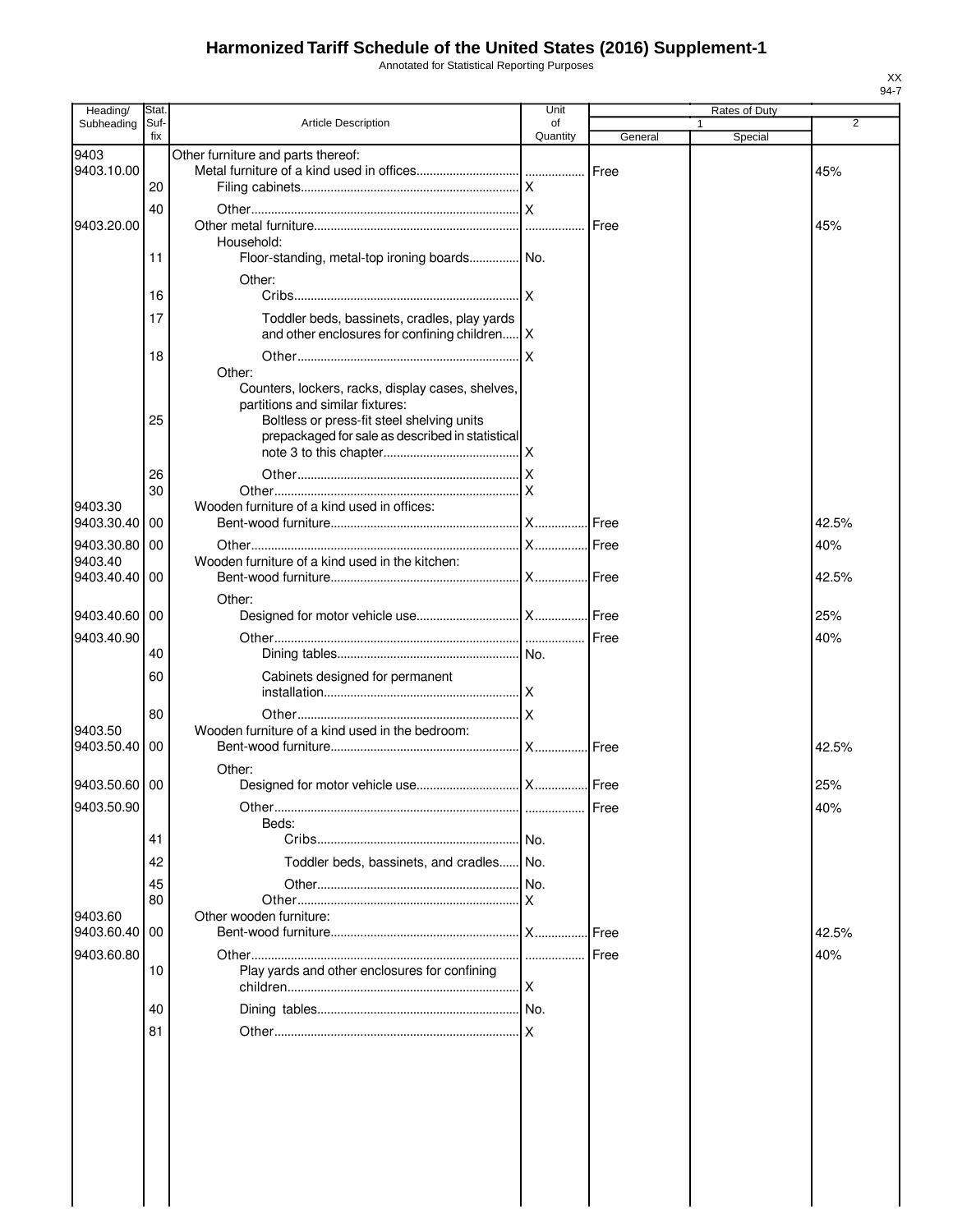Annotated for Statistical Reporting Purposes

| Heading/    | Stat.       |                                                                                                   | Unit                    |         | Rates of Duty |     |
|-------------|-------------|---------------------------------------------------------------------------------------------------|-------------------------|---------|---------------|-----|
| Subheading  | Suf-<br>fix | <b>Article Description</b>                                                                        | of<br>Quantity          | General | Special       | 2   |
| 9403 (con.) |             | Other furniture and parts thereof: (con.)                                                         |                         |         |               |     |
| 9403.70     |             | Furniture of plastics:                                                                            |                         |         |               |     |
| 9403.70.40  | 01          |                                                                                                   | $\mathsf{x}$            |         |               | 65% |
|             |             |                                                                                                   |                         |         |               |     |
|             | 02          |                                                                                                   |                         |         |               |     |
|             | 03          | Play yards and other enclosures for confining                                                     |                         |         |               |     |
|             | 15          |                                                                                                   |                         |         |               |     |
|             | 20          |                                                                                                   |                         |         |               |     |
|             | 31          |                                                                                                   |                         |         |               |     |
| 9403.70.80  |             |                                                                                                   |                         | Free    |               | 25% |
|             | 01          |                                                                                                   | ΙX                      |         |               |     |
|             | 02          |                                                                                                   |                         |         |               |     |
|             | 03          | Play yards and other enclosures for confining                                                     |                         |         |               |     |
|             |             |                                                                                                   | $\overline{\mathsf{x}}$ |         |               |     |
|             | 15          |                                                                                                   |                         |         |               |     |
|             | 20          |                                                                                                   |                         |         |               |     |
|             | 31          | Furniture of other materials, including cane, osier, bamboo                                       |                         |         |               |     |
|             |             | or similar materials:                                                                             |                         |         |               |     |
| 9403.81.00  |             |                                                                                                   |                         | Free    |               | 60% |
|             | 01          |                                                                                                   |                         |         |               |     |
|             | 02          | Toddler beds, bassinets, and cradles; play yards<br>and other enclosures for confining children X |                         |         |               |     |
|             | 15          |                                                                                                   |                         |         |               |     |
|             | 30          |                                                                                                   |                         |         |               |     |
| 9403.89     |             | Other:                                                                                            |                         |         |               |     |
| 9403.89.30  | 10          |                                                                                                   |                         | Free    |               | 60% |
|             | 20          |                                                                                                   |                         |         |               |     |
| 9403.89.60  |             |                                                                                                   | .                       | Free    |               | 45% |
|             | 03          | Cribs, toddler beds, bassinets, and cradles;<br>play yards and other enclosures for confining     | ΙX                      |         |               |     |
|             | 15          | Other household                                                                                   | X                       |         |               |     |
|             |             |                                                                                                   |                         |         |               |     |
|             | 20          |                                                                                                   | ΙX                      |         |               |     |
|             |             |                                                                                                   |                         |         |               |     |
|             |             |                                                                                                   |                         |         |               |     |
|             |             |                                                                                                   |                         |         |               |     |
|             |             |                                                                                                   |                         |         |               |     |
|             |             |                                                                                                   |                         |         |               |     |
|             |             |                                                                                                   |                         |         |               |     |
|             |             |                                                                                                   |                         |         |               |     |
|             |             |                                                                                                   |                         |         |               |     |
|             |             |                                                                                                   |                         |         |               |     |
|             |             |                                                                                                   |                         |         |               |     |
|             |             |                                                                                                   |                         |         |               |     |
|             |             |                                                                                                   |                         |         |               |     |
|             |             |                                                                                                   |                         |         |               |     |
|             |             |                                                                                                   |                         |         |               |     |
|             |             |                                                                                                   |                         |         |               |     |
|             |             |                                                                                                   |                         |         |               |     |
|             |             |                                                                                                   |                         |         |               |     |
|             |             |                                                                                                   |                         |         |               |     |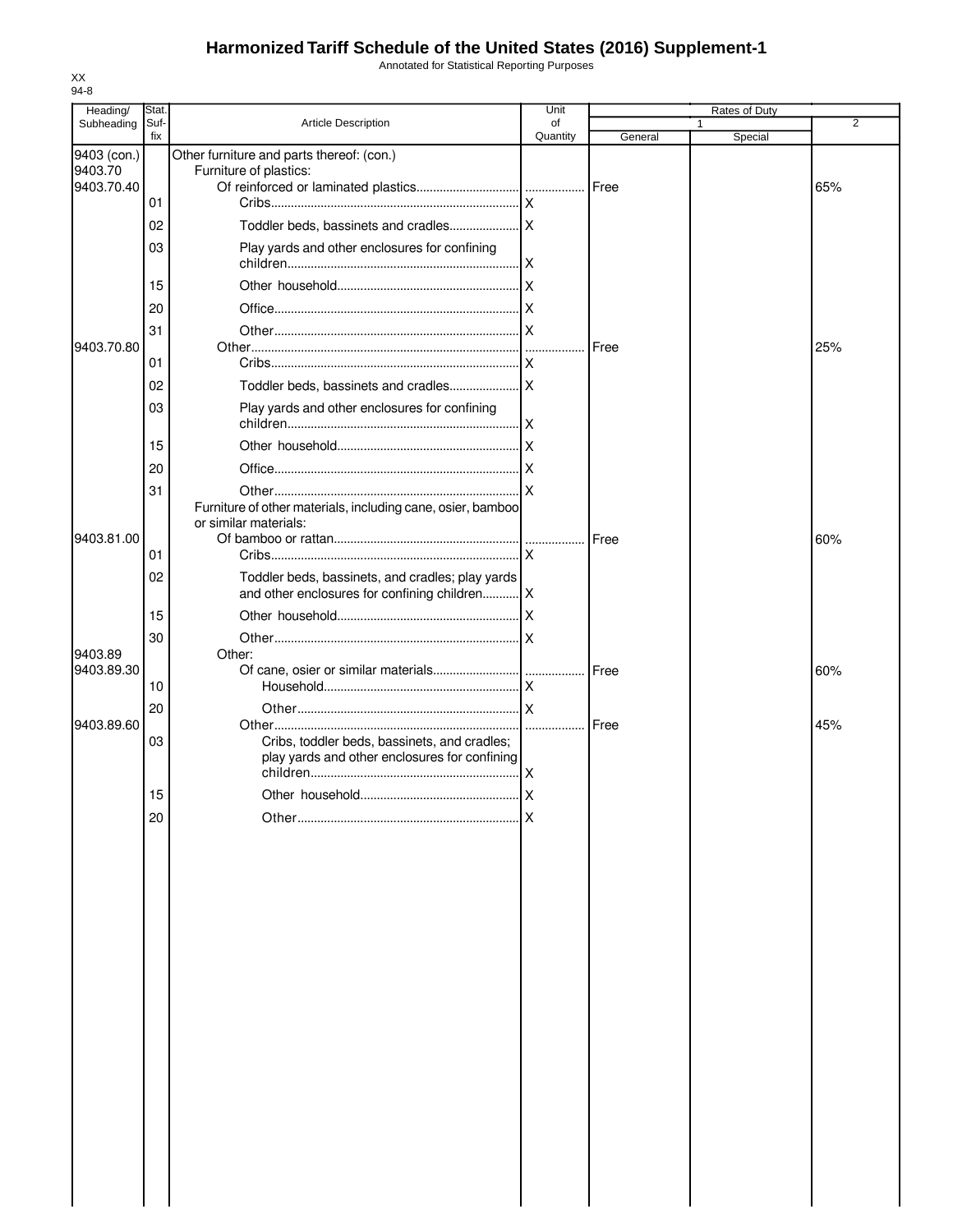Annotated for Statistical Reporting Purposes

| Heading/               | Stat.       |                                                   | Unit     |         | Rates of Duty |                |
|------------------------|-------------|---------------------------------------------------|----------|---------|---------------|----------------|
| Subheading             | Suf-<br>fix | <b>Article Description</b>                        | of       |         |               | $\overline{2}$ |
|                        |             | Other furniture and parts thereof: (con.)         | Quantity | General | Special       |                |
| 9403 (con.)<br>9403.90 |             | Parts:                                            |          |         |               |                |
| 9403.90.10             |             | Of furniture of a kind used for motor vehicles    |          | Free    |               | 25%            |
|                        | 40          |                                                   |          |         |               |                |
|                        | 50          |                                                   |          |         |               |                |
|                        | 85          |                                                   |          |         |               |                |
|                        |             | Other:                                            |          |         |               |                |
| 9403.90.25             |             | Of cane, osier, bamboo or similar materials  Free |          |         |               | 60%            |
|                        | 40          |                                                   |          |         |               |                |
|                        | 80          |                                                   |          |         |               |                |
|                        |             | Of rubber or plastics:                            |          |         |               |                |
| 9403.90.40             |             |                                                   |          |         |               | 65%            |
|                        | 05          | For toddler beds, cribs, bassinets and            |          |         |               |                |
|                        |             |                                                   |          |         |               |                |
|                        | 10          | For play yards and other enclosures for           |          |         |               |                |
|                        |             |                                                   |          |         |               |                |
|                        | 60          |                                                   |          |         |               |                |
| 9403.90.50             |             |                                                   |          | Free    |               | 25%            |
|                        | 05          | For toddler beds, cribs, bassinets and            |          |         |               |                |
|                        |             |                                                   | .IX      |         |               |                |
|                        | 10          | For play yards and other enclosures for           |          |         |               |                |
|                        |             |                                                   |          |         |               |                |
|                        | 80          |                                                   |          |         |               |                |
| 9403.90.60             |             |                                                   |          |         |               | 80%            |
|                        | 05          | For toddler beds, cribs, bassinets and            |          |         |               |                |
|                        |             |                                                   |          |         |               |                |
|                        | 10          | For play yards and other enclosures for           |          |         |               |                |
|                        |             |                                                   |          |         |               |                |
|                        | 80          |                                                   |          |         |               |                |
| 9403.90.70             |             |                                                   |          | Free    |               | 40%            |
|                        | 05          | For toddler beds, cribs, bassinets and            |          |         |               |                |
|                        |             |                                                   |          |         |               |                |
|                        | 10          | For play yards and other enclosures for           |          |         |               |                |
|                        |             |                                                   |          |         |               |                |
| 9403.90.80             | 80          |                                                   |          | Free    |               | 45%            |
|                        | 10          | For toddler beds, cribs, bassinets and            |          |         |               |                |
|                        |             |                                                   | <b>X</b> |         |               |                |
|                        | 15          | For play yards and other enclosures for           |          |         |               |                |
|                        |             |                                                   |          |         |               |                |
|                        |             | Other:                                            |          |         |               |                |
|                        |             | Of metal:                                         |          |         |               |                |
|                        | 20          | Welded wire rack decking, whether or              |          |         |               |                |
|                        |             | not galvanized, plated or coated X                |          |         |               |                |
|                        | 41          |                                                   |          |         |               |                |
|                        | 51          |                                                   |          |         |               |                |
|                        | 61          |                                                   |          |         |               |                |
|                        |             |                                                   |          |         |               |                |
|                        |             |                                                   |          |         |               |                |
|                        |             |                                                   |          |         |               |                |
|                        |             |                                                   |          |         |               |                |
|                        |             |                                                   |          |         |               |                |
|                        |             |                                                   |          |         |               |                |
|                        |             |                                                   |          |         |               |                |
|                        |             |                                                   |          |         |               |                |
|                        |             |                                                   |          |         |               |                |
|                        |             |                                                   |          |         |               |                |
|                        |             |                                                   |          |         |               |                |
|                        |             |                                                   |          |         |               |                |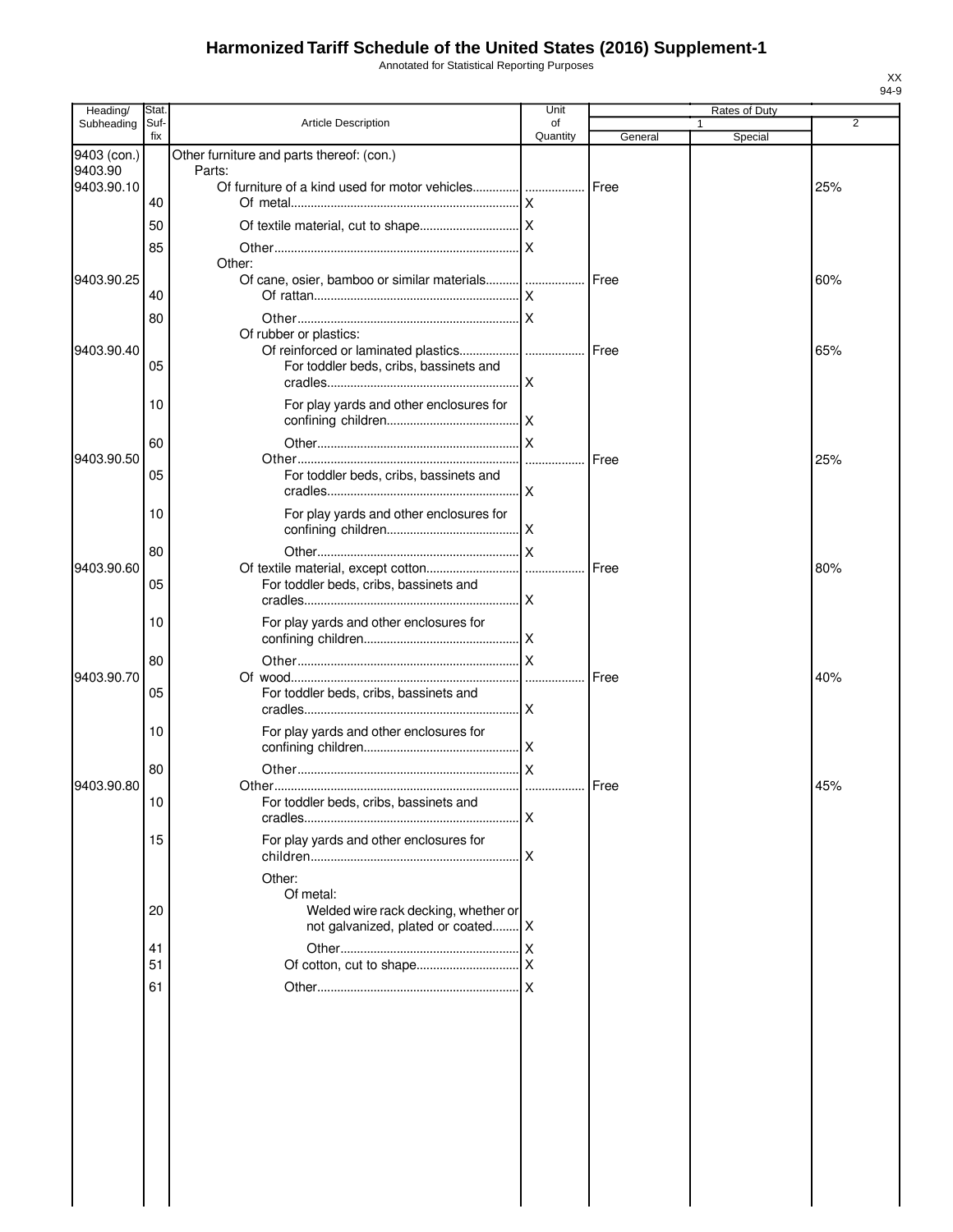Annotated for Statistical Reporting Purposes

| Heading/<br>Subheading | Stat.<br>Suf- | <b>Article Description</b>                                                                                                                                                                                                                                                              | Unit<br>of |         | <b>Rates of Duty</b>                                                                  | 2     |
|------------------------|---------------|-----------------------------------------------------------------------------------------------------------------------------------------------------------------------------------------------------------------------------------------------------------------------------------------|------------|---------|---------------------------------------------------------------------------------------|-------|
|                        | fix           |                                                                                                                                                                                                                                                                                         | Quantity   | General | Special                                                                               |       |
| 9404                   |               | Mattress supports; articles of bedding and similar furnishing<br>(for example, mattresses, quilts, eiderdowns, cushions, pouffes<br>and pillows) fitted with springs or stuffed or internally fitted with<br>any material or of cellular rubber or plastics, whether or not<br>covered: |            |         |                                                                                       |       |
| 9404.10.00 00          |               |                                                                                                                                                                                                                                                                                         | .l No.     | .l Free |                                                                                       | 45%   |
| 9404.21.00             |               | Mattresses:<br>Of cellular rubber or plastics, whether or not                                                                                                                                                                                                                           |            | 3%      | Free (A, AU, BH,<br>CA, CL, CO, D, E,<br>IL, JO, KR, MA,<br>MX, OM, P, PA,            | 40%   |
|                        | 10            |                                                                                                                                                                                                                                                                                         |            |         | PE, SG)                                                                               |       |
|                        | 13            | Of a width exceeding 91 cm, of a length exceeding<br>184 cm, and a depth exceeding 8 cm                                                                                                                                                                                                 | INo.       |         |                                                                                       |       |
| 9404.29<br>9404.29.10  | 95            | Of other materials:                                                                                                                                                                                                                                                                     |            | 3%      | Free (A+, AU, BH,                                                                     | 40%   |
|                        |               |                                                                                                                                                                                                                                                                                         |            |         | CA, CL, CO, D, E,<br>IL, JO, KR, MA,<br>MX, OM, P, PA,<br>PE, SG)                     |       |
|                        | 05            |                                                                                                                                                                                                                                                                                         | .I No.     |         |                                                                                       |       |
|                        | 13            | Of a width exceeding 91 cm, of a length<br>exceeding 184 cm, and a depth exceeding 8                                                                                                                                                                                                    | No.        |         |                                                                                       |       |
| 9404.29.90             | 95            |                                                                                                                                                                                                                                                                                         | .lNo.      | 6%      | Free (A, AU, BH,<br>CA, CL, CO, D, E,<br>IL, JO, KR, MA,<br>MX, OM, P, PA,<br>PE, SG) | 40%   |
|                        | 05            | Uncovered innerspring units:<br>For use in a crib or toddler bed                                                                                                                                                                                                                        | l No.      |         |                                                                                       |       |
|                        | 13            | Of a width exceeding 91 cm, of a length<br>exceeding 184 cm, and of a depth                                                                                                                                                                                                             | l No.      |         |                                                                                       |       |
|                        | 50            | Other:                                                                                                                                                                                                                                                                                  | No.        |         |                                                                                       |       |
|                        | 85            | For use in a crib or toddler bed No.                                                                                                                                                                                                                                                    |            |         |                                                                                       |       |
|                        | 87            | Of a width exceeding 91 cm, of a length<br>exceeding 184 cm, and a depth exceeding                                                                                                                                                                                                      | No.        |         |                                                                                       |       |
| 9404.30                | 95            | Sleeping bags:                                                                                                                                                                                                                                                                          | INo.       |         |                                                                                       |       |
| 9404.30.40             | 00            | Containing 20 percent or more by weight of feathers                                                                                                                                                                                                                                     | No         | 4.7%    | Free (A, AU, BH,<br>CA, CL, CO, D, E,<br>IL, JO, KR, MA,                              | 60%   |
|                        |               |                                                                                                                                                                                                                                                                                         |            |         | MX, OM, P, PA,<br>PE, SG)                                                             |       |
| 9404.30.80 00          |               |                                                                                                                                                                                                                                                                                         | No.        | 9%      | Free (AU, BH, CA,<br>CL, CO, E, IL, JO,<br>KR, MA, MX, OM,<br>P, PA, PE, SG)          | 78.5% |
|                        |               |                                                                                                                                                                                                                                                                                         |            |         |                                                                                       |       |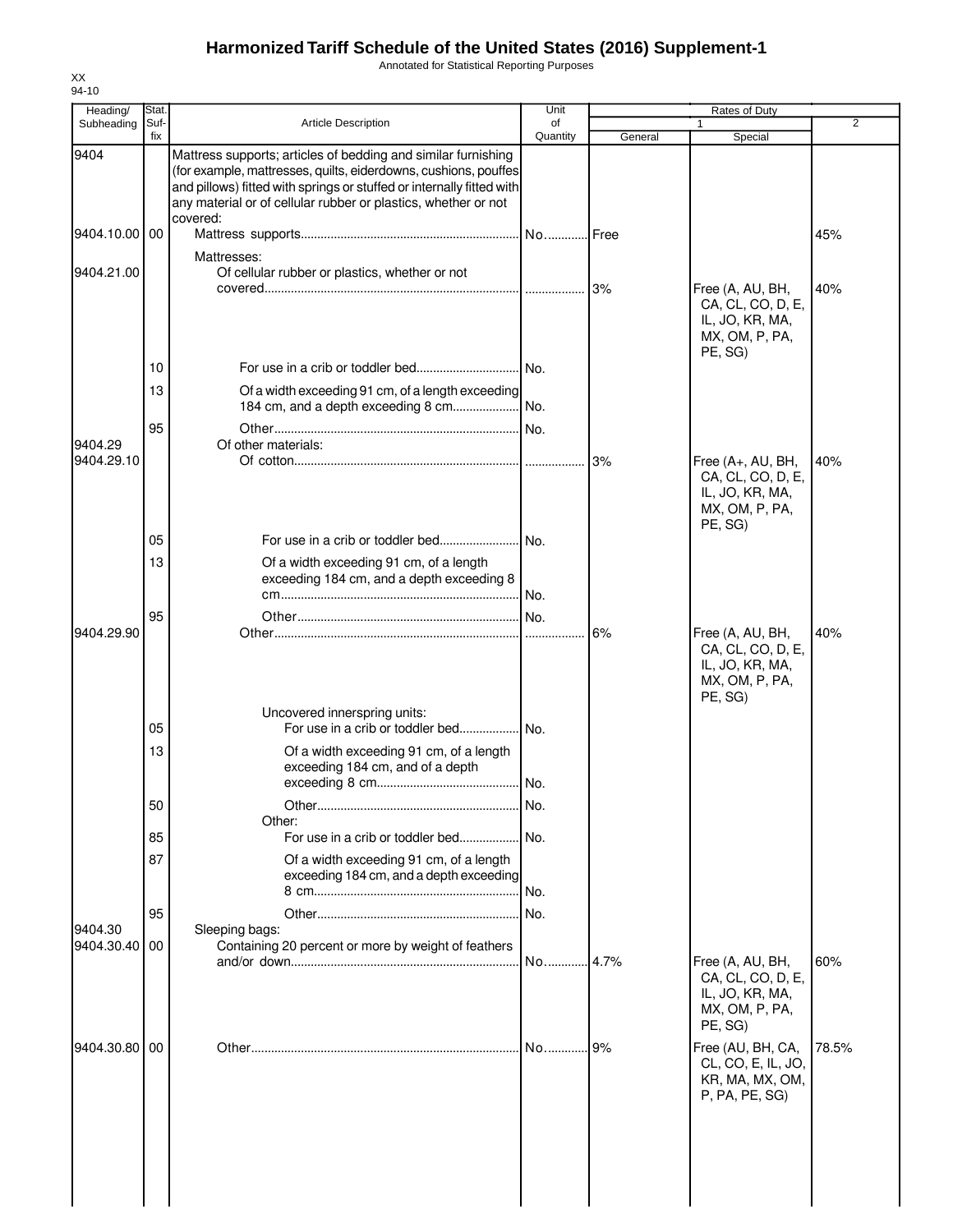Annotated for Statistical Reporting Purposes

| Heading/      | Stat. |                                                                                                                                                                                                                                                                                                | Unit     |         | Rates of Duty                                                                                           |                |
|---------------|-------|------------------------------------------------------------------------------------------------------------------------------------------------------------------------------------------------------------------------------------------------------------------------------------------------|----------|---------|---------------------------------------------------------------------------------------------------------|----------------|
| Subheading    | Suf-  | Article Description                                                                                                                                                                                                                                                                            | of       |         | $\mathbf{1}$                                                                                            | $\overline{2}$ |
| 9404 (con.)   | fix   | Mattress supports; articles of bedding and similar furnishing<br>(for example, mattresses, quilts, eiderdowns, cushions, pouffes<br>and pillows) fitted with springs or stuffed or internally fitted with<br>any material or of cellular rubber or plastics, whether or not<br>covered: (con.) | Quantity | General | Special                                                                                                 |                |
| 9404.90       |       | Other:                                                                                                                                                                                                                                                                                         |          |         |                                                                                                         |                |
| 9404.90.10 00 |       | Pillows, cushions and similar furnishings:                                                                                                                                                                                                                                                     | kg       |         | Free (AU, BH, CA,<br>CL, CO, IL, JO,<br>KR, MA, MX, OM,                                                 | 40%            |
| 9404.90.20 00 |       |                                                                                                                                                                                                                                                                                                | X        | 6%      | P, PA, PE, SG)<br>Free (A, AU, BH,<br>CA, CL, CO, D, E,<br>IL, JO, KR, MA,<br>MX, OM, P, PA,<br>PE, SG) | 40%            |
|               |       |                                                                                                                                                                                                                                                                                                |          |         |                                                                                                         |                |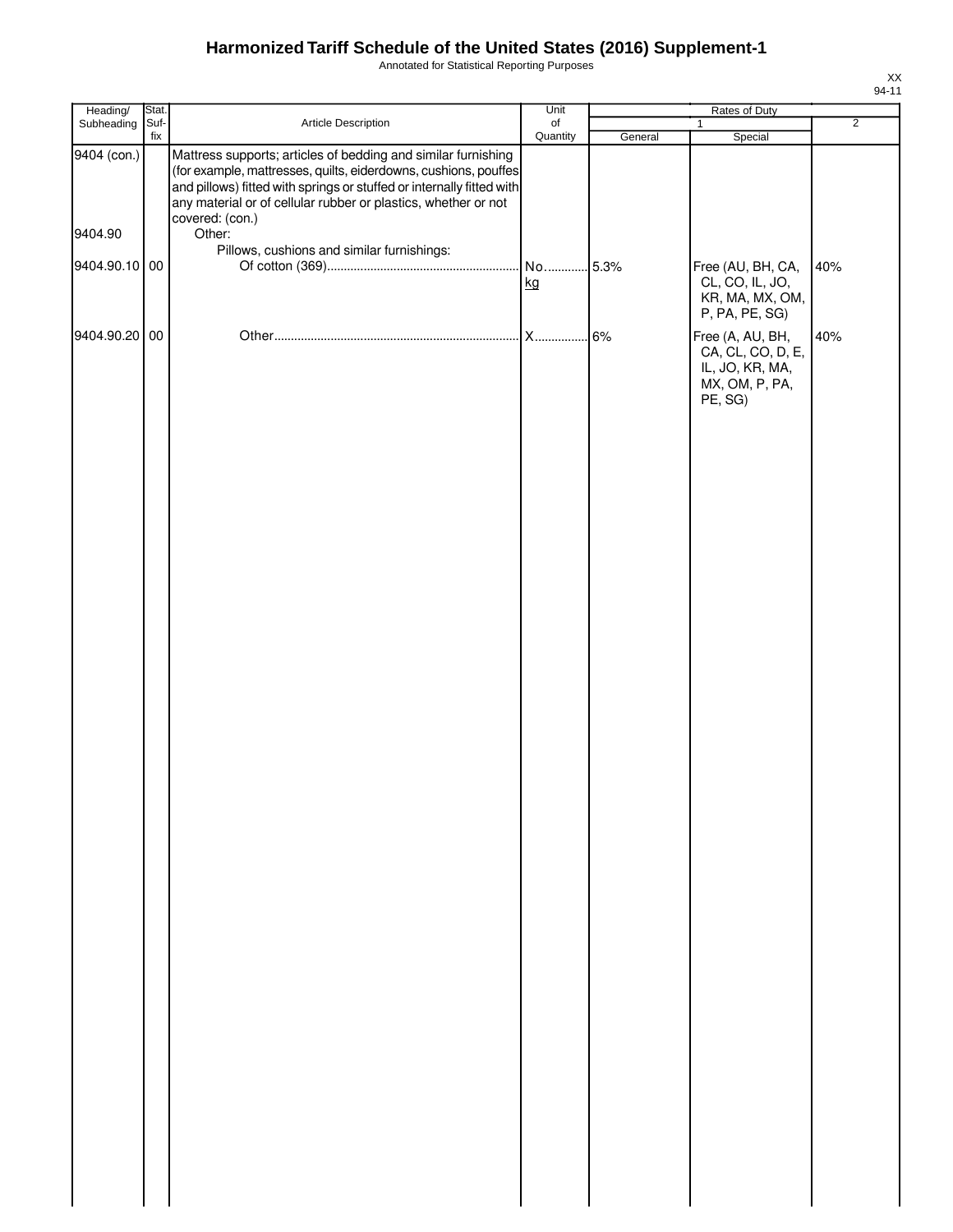Annotated for Statistical Reporting Purposes

| Heading/                         | Stat        |                                                                                                                                                                                                                                                                                                                 | Unit            |         | Rates of Duty                                                                              |                |
|----------------------------------|-------------|-----------------------------------------------------------------------------------------------------------------------------------------------------------------------------------------------------------------------------------------------------------------------------------------------------------------|-----------------|---------|--------------------------------------------------------------------------------------------|----------------|
| Subheading                       | Suf-<br>fix | <b>Article Description</b>                                                                                                                                                                                                                                                                                      | of<br>Quantity  | General | Special                                                                                    | $\overline{2}$ |
| 9404 (con.)<br>9404.90<br>(con.) |             | Mattress supports; articles of bedding and similar furnishing<br>(for example, mattresses, quilts, eiderdowns, cushions, pouffes<br>and pillows) fitted with springs or stuffed or internally fitted with<br>any material or of cellular rubber or plastics, whether or not<br>covered: (con.)<br>Other: (con.) |                 |         |                                                                                            |                |
| 9404.90.80                       |             | Other:<br>Of cotton, not containing any embroidery, lace,<br>braid, edging, trimming, piping exceeding 6.35 mm                                                                                                                                                                                                  |                 | 4.4%    | Free (AU, BH, CA,<br>CL, CO, E <sup>*</sup> , IL, JO,<br>KR, MA, MX, OM,                   | 25%            |
|                                  | 20          | Quilts, eiderdowns, comforters and similar                                                                                                                                                                                                                                                                      | No.<br>kg       |         | P, PA, PE, SG)                                                                             |                |
|                                  | 40          | Other:                                                                                                                                                                                                                                                                                                          | No.<br>kg       |         |                                                                                            |                |
| 9404.90.85                       |             | Quilts, eiderdowns, comforters and similar                                                                                                                                                                                                                                                                      |                 | 12.8%   | Free (AU, BH, CA,<br>CL, CO, E*, IL, JO,<br>KR, MA, MX, OM,<br>P, PA, PE, SG)              | 90%            |
|                                  | 05          | With outer shell of cotton (362) No.                                                                                                                                                                                                                                                                            | kg              |         |                                                                                            |                |
|                                  | 22          | With outer shell of man-made fibers                                                                                                                                                                                                                                                                             | No.<br>kg       |         |                                                                                            |                |
|                                  | 23          | With outer shell of other textile materials:<br>Containing 85 percent or more by<br>weight of silk or silk waste                                                                                                                                                                                                | No.<br>kg       |         |                                                                                            |                |
|                                  | 36          |                                                                                                                                                                                                                                                                                                                 | No.<br>kg       |         |                                                                                            |                |
| 9404.90.95                       |             |                                                                                                                                                                                                                                                                                                                 |                 | 7.3%    | Free (AU, BH, CA,<br>CL, CO, E <sup>*</sup> , IL, JO,<br>KR, MA, MX, OM,<br>P, PA, PE, SG) | 90%            |
|                                  | 05          | With outer shell of cotton (369)                                                                                                                                                                                                                                                                                | No.<br>kg       |         |                                                                                            |                |
|                                  | 22          | With outer shell of man-made fibers                                                                                                                                                                                                                                                                             | No.<br>kg       |         |                                                                                            |                |
|                                  | 23          | With outer shell of other textile materials:<br>Containing 85 percent or more by<br>weight of silk or silk waste                                                                                                                                                                                                | No.<br>kg       |         |                                                                                            |                |
|                                  | 36          |                                                                                                                                                                                                                                                                                                                 | No.             |         |                                                                                            |                |
|                                  | 70          |                                                                                                                                                                                                                                                                                                                 | kg<br>No.<br>kg |         |                                                                                            |                |
|                                  |             |                                                                                                                                                                                                                                                                                                                 |                 |         |                                                                                            |                |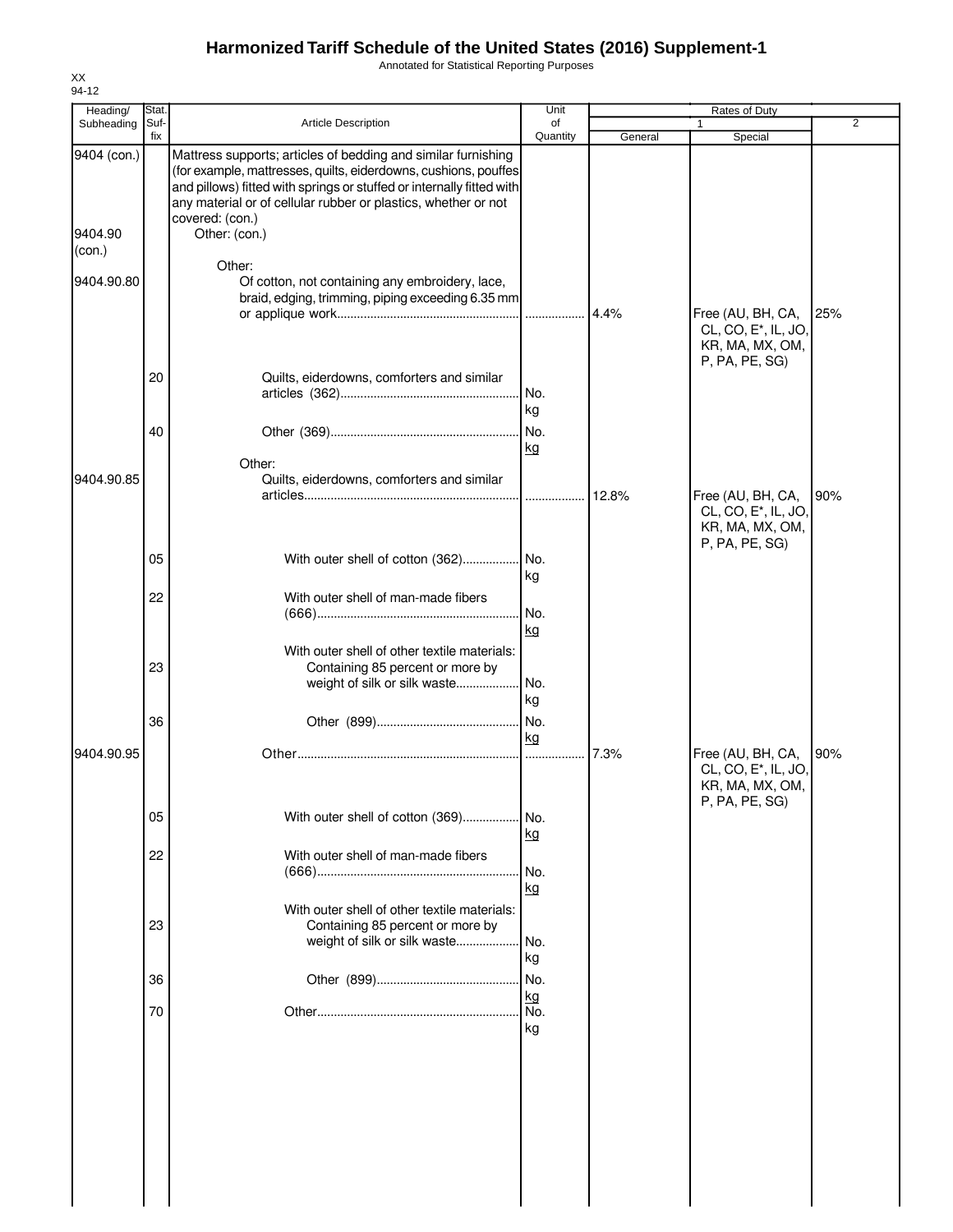Annotated for Statistical Reporting Purposes

| J. | ٦<br>≺<br>л |
|----|-------------|

| Heading/        | Stat.       |                                                                                                                                                                                                                                                                                                                                                                                                                                                                             | Unit           | Rates of Duty |                                                                                              |                |
|-----------------|-------------|-----------------------------------------------------------------------------------------------------------------------------------------------------------------------------------------------------------------------------------------------------------------------------------------------------------------------------------------------------------------------------------------------------------------------------------------------------------------------------|----------------|---------------|----------------------------------------------------------------------------------------------|----------------|
| Subheading      | Suf-<br>fix | <b>Article Description</b>                                                                                                                                                                                                                                                                                                                                                                                                                                                  | of<br>Quantity | General       | 1<br>Special                                                                                 | $\overline{2}$ |
| 9405<br>9405.10 |             | Lamps and lighting fittings including searchlights and spotlights<br>and parts thereof, not elsewhere specified or included;<br>illuminated signs, illuminated nameplates and the like, having<br>a permanently fixed light source, and parts thereof not<br>elsewhere specified or included:<br>Chandeliers and other electric ceiling or wall lighting<br>fittings, excluding those of a kind used for lighting public<br>open spaces or thoroughfares:<br>Of base metal: |                |               |                                                                                              |                |
| 9405.10.40      |             |                                                                                                                                                                                                                                                                                                                                                                                                                                                                             |                | 3.9%          | Free (A, AU, BH, C,<br>CA, CL, CO, D, E,<br>IL, JO, KR, MA,<br>MX, OM, P, PA,<br>PE, SG)     | 45%            |
|                 | 10          |                                                                                                                                                                                                                                                                                                                                                                                                                                                                             |                |               |                                                                                              |                |
| 9405.10.60      | 20          |                                                                                                                                                                                                                                                                                                                                                                                                                                                                             |                | 7.6%          | Free (A, AU, BH, C, 45%<br>CA, CL, CO, D, E,<br>IL, JO, KR, MA,<br>MX, OM, P, PA,<br>PE, SG) |                |
|                 | 10          |                                                                                                                                                                                                                                                                                                                                                                                                                                                                             |                |               |                                                                                              |                |
|                 | 20          |                                                                                                                                                                                                                                                                                                                                                                                                                                                                             |                |               |                                                                                              |                |
| 9405.10.80      |             |                                                                                                                                                                                                                                                                                                                                                                                                                                                                             |                | 3.9%          | Free (A, AU, BH, C, 35%<br>CA, CL, CO, D, E,<br>IL, JO, KR, MA,<br>MX, OM, P, PA,<br>PE, SG) |                |
|                 | 10          |                                                                                                                                                                                                                                                                                                                                                                                                                                                                             |                |               |                                                                                              |                |
| 9405.20         | 20          | Electric table, desk, bedside or floor-standing lamps:<br>Of base metal:                                                                                                                                                                                                                                                                                                                                                                                                    |                |               |                                                                                              |                |
| 9405.20.40      |             |                                                                                                                                                                                                                                                                                                                                                                                                                                                                             |                | 3.7%          | Free (A, AU, BH,<br>CA, CL, CO, D, E,<br>IL, JO, KR, MA,<br>MX, OM, P, PA,<br>PE, SG)        | 40%            |
|                 | 10          |                                                                                                                                                                                                                                                                                                                                                                                                                                                                             |                |               |                                                                                              |                |
|                 | 20          |                                                                                                                                                                                                                                                                                                                                                                                                                                                                             |                |               |                                                                                              |                |
| 9405.20.60      |             |                                                                                                                                                                                                                                                                                                                                                                                                                                                                             |                |               | Free (A, AU, BH,<br>CA, CL, CO, D, E,<br>IL, JO, KR, MA,<br>MX, OM, P, PA,<br>PE, SG)        | 45%            |
|                 | 10          |                                                                                                                                                                                                                                                                                                                                                                                                                                                                             |                |               |                                                                                              |                |
| 9405.20.80      | 20          |                                                                                                                                                                                                                                                                                                                                                                                                                                                                             | No.            | 3.9%          | Free (A, AU, BH,<br>CA, CL, CO, D, E,<br>IL, JO, KR, MA,                                     | 35%            |
|                 |             |                                                                                                                                                                                                                                                                                                                                                                                                                                                                             |                |               | MX, OM, P, PA,                                                                               |                |
|                 | 10          |                                                                                                                                                                                                                                                                                                                                                                                                                                                                             |                |               | PE, SG)                                                                                      |                |
|                 | 20          |                                                                                                                                                                                                                                                                                                                                                                                                                                                                             |                |               |                                                                                              |                |
| 9405.30.00      |             |                                                                                                                                                                                                                                                                                                                                                                                                                                                                             |                | 8%            | Free (A, AU, BH,<br>CA, CL, CO, D, E,<br>IL, JO, KR, MA,<br>MX, OM, P, PA,<br>PE, SG)        | 50%            |
|                 | 10          |                                                                                                                                                                                                                                                                                                                                                                                                                                                                             | No.            |               |                                                                                              |                |
|                 | 40          |                                                                                                                                                                                                                                                                                                                                                                                                                                                                             |                |               |                                                                                              |                |
|                 |             |                                                                                                                                                                                                                                                                                                                                                                                                                                                                             |                |               |                                                                                              |                |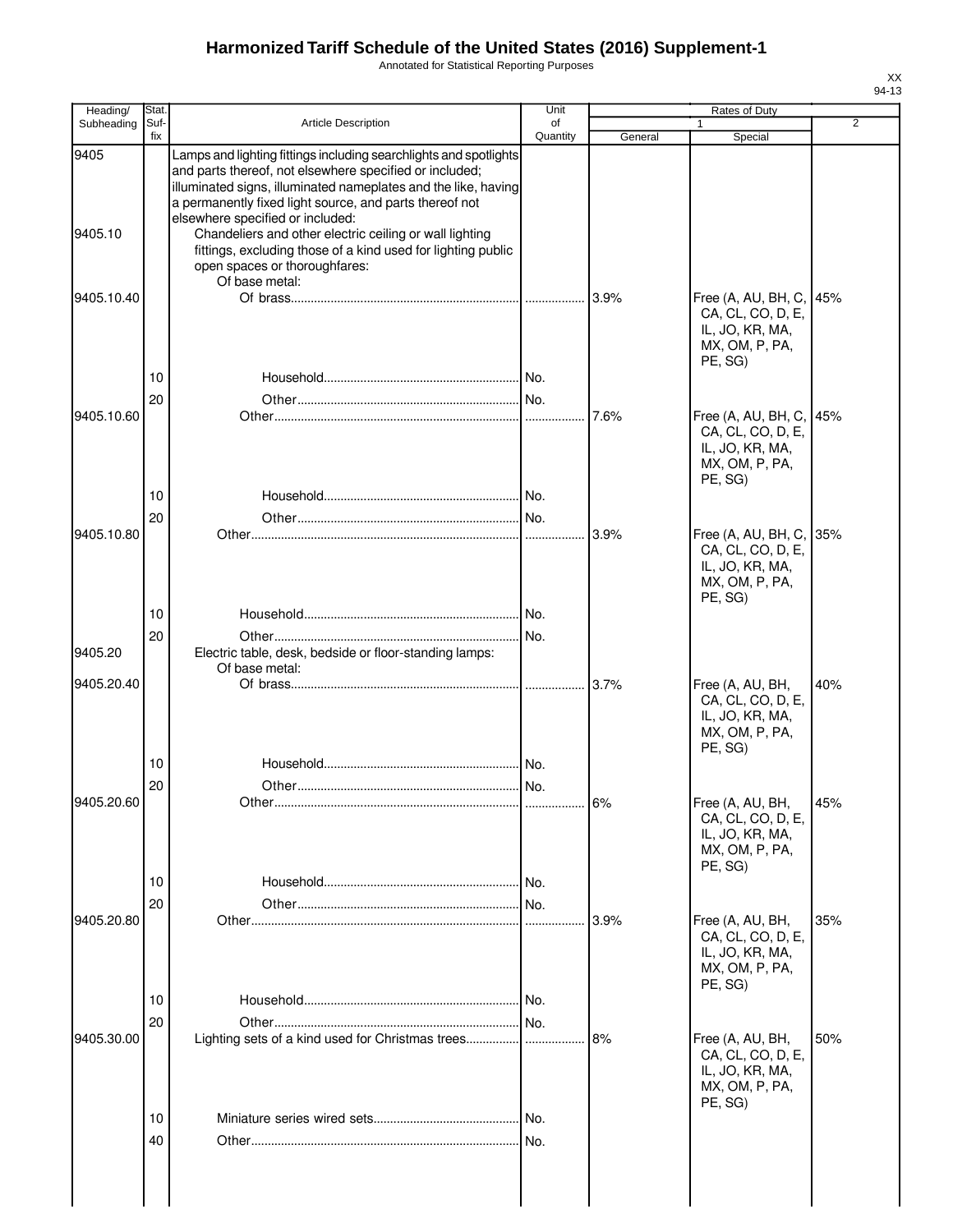Annotated for Statistical Reporting Purposes

| Stat.<br>Suf- | <b>Article Description</b>                                                                                                                                                                                                                                                                                                                                | Unit<br>of                         |                                                                                                                                                                                                      | Rates of Duty                                                                          | $\overline{2}$                              |
|---------------|-----------------------------------------------------------------------------------------------------------------------------------------------------------------------------------------------------------------------------------------------------------------------------------------------------------------------------------------------------------|------------------------------------|------------------------------------------------------------------------------------------------------------------------------------------------------------------------------------------------------|----------------------------------------------------------------------------------------|---------------------------------------------|
| fix           |                                                                                                                                                                                                                                                                                                                                                           | Quantity                           | General                                                                                                                                                                                              | Special                                                                                |                                             |
|               | and parts thereof, not elsewhere specified or included;<br>a permanently fixed light source, and parts thereof not<br>elsewhere specified or included: (con.)<br>Other electric lamps and lighting fittings:                                                                                                                                              |                                    |                                                                                                                                                                                                      |                                                                                        |                                             |
|               |                                                                                                                                                                                                                                                                                                                                                           |                                    |                                                                                                                                                                                                      |                                                                                        |                                             |
|               |                                                                                                                                                                                                                                                                                                                                                           |                                    |                                                                                                                                                                                                      | CA, CL, CO, D, E,<br>IL, JO, KR, MA,<br>MX, OM, P, PA,<br>PE, SG)                      | 45%                                         |
| 9405.40.60 00 |                                                                                                                                                                                                                                                                                                                                                           |                                    |                                                                                                                                                                                                      | Free (A, AU, BH,<br>CA, CL, CO, D, E,<br>IL, JO, KR, MA,<br>MX, OM, P, PA,<br>PE, SG)  | 45%                                         |
| 9405.40.82 00 | Light-emitting diode (LED) backlights modules,<br>the foregoing which are lighting sources that<br>consist of one or more LEDs and one or more<br>connectors and are mounted on a printed circuit<br>or other similar substrate, and other passive<br>components or protective diodes, and used as<br>backlights illumination for liquid crystal displays |                                    |                                                                                                                                                                                                      |                                                                                        |                                             |
|               |                                                                                                                                                                                                                                                                                                                                                           | No                                 |                                                                                                                                                                                                      | Free (A, AU, BH,<br>CA, CL, CO, E, IL,<br>JO, KR, MA, MX,<br>OM, P, PA, PE,<br>SG)     | 35%                                         |
|               |                                                                                                                                                                                                                                                                                                                                                           |                                    |                                                                                                                                                                                                      | Free (A, AU, BH,<br>CA, CL, CO, E, IL,<br>JO, KR, MA, MX,<br>OM, P, PA, PE,            | 35%                                         |
| 10            |                                                                                                                                                                                                                                                                                                                                                           |                                    |                                                                                                                                                                                                      |                                                                                        |                                             |
|               |                                                                                                                                                                                                                                                                                                                                                           |                                    |                                                                                                                                                                                                      |                                                                                        |                                             |
| 9405.50.20 00 | Non-electrical lamps and lighting fittings:<br>Incandescent lamps designed to be operated by<br>propane or other gas, or by compressed air and                                                                                                                                                                                                            |                                    |                                                                                                                                                                                                      |                                                                                        |                                             |
|               |                                                                                                                                                                                                                                                                                                                                                           |                                    |                                                                                                                                                                                                      | CA, CL, CO, D, E,<br>IL, JO, KR, MA,<br>MX, OM, P, PA,<br>PE, SG)                      | 45%                                         |
| 9405.50.30 00 |                                                                                                                                                                                                                                                                                                                                                           |                                    |                                                                                                                                                                                                      | Free (A*, AU, BH,<br>CA, CL, CO, D, E,<br>IL, JO, KR, MA,<br>MX, OM, P, PA,<br>PE, SG) | 45%                                         |
| 9405.50.40 00 |                                                                                                                                                                                                                                                                                                                                                           | No                                 | 6%                                                                                                                                                                                                   | Free (A, AU, BH,<br>CA, CL, CO, D, E,<br>IL, JO, KR, MA,                               | 45%                                         |
|               | 9405.40.40 00<br>40                                                                                                                                                                                                                                                                                                                                       | Of base metal:<br>Other:<br>Other: | Lamps and lighting fittings including searchlights and spotlights<br>illuminated signs, illuminated nameplates and the like, having<br>components, whether or not combined with optical<br>No.<br>No | No 4.7%<br>No16%<br>$.12.9\%$<br>3.9%<br>.2.9%<br>No 5.7%                              | Free (A, AU, BH,<br>SG)<br>Free (A, AU, BH, |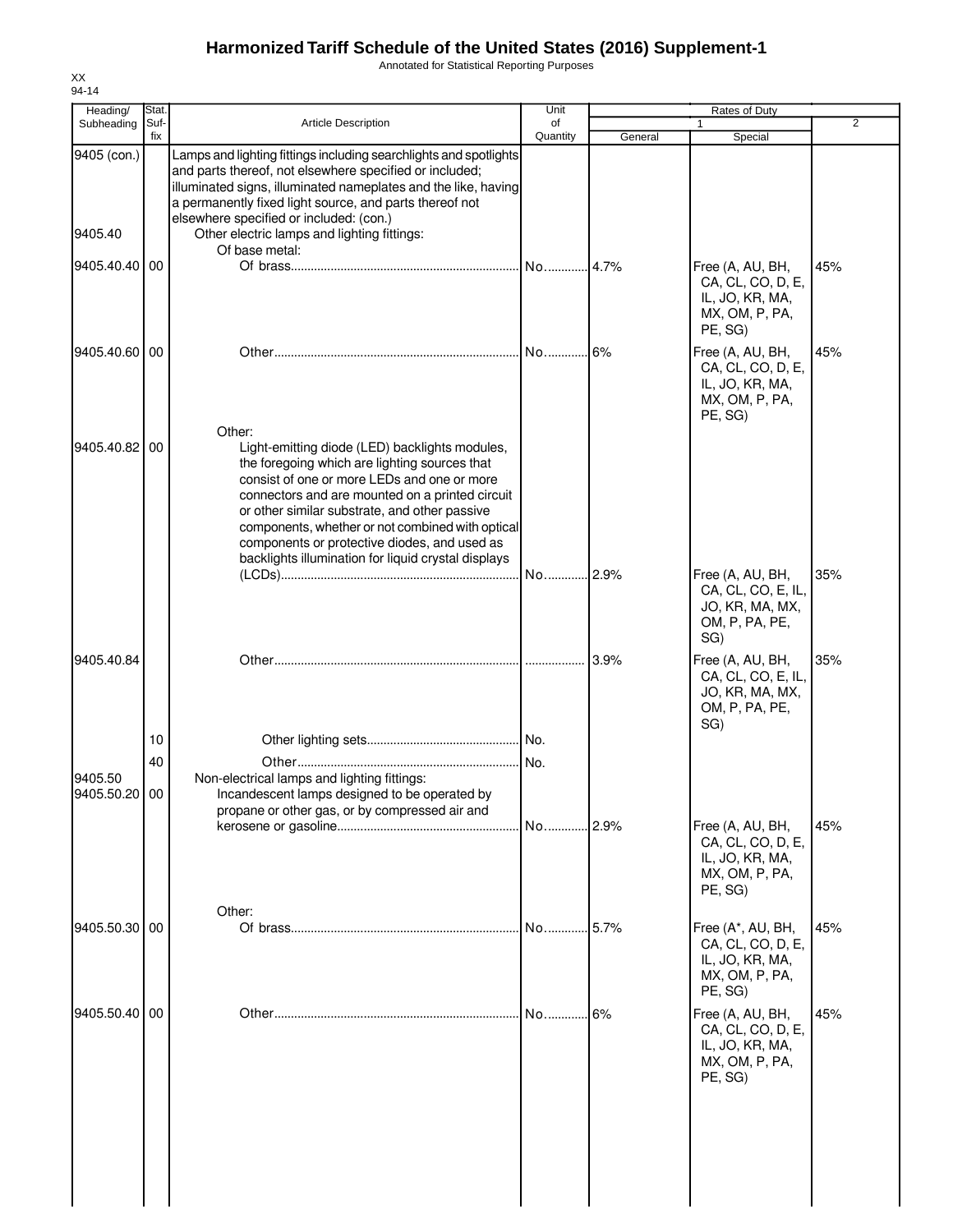Annotated for Statistical Reporting Purposes

| Heading/               | Stat.       |                                                                                                                                                                                                                                                                                                                                                                                   | Unit           |         |                                                                                              |                |
|------------------------|-------------|-----------------------------------------------------------------------------------------------------------------------------------------------------------------------------------------------------------------------------------------------------------------------------------------------------------------------------------------------------------------------------------|----------------|---------|----------------------------------------------------------------------------------------------|----------------|
| Subheading             | Suf-<br>fix | Article Description                                                                                                                                                                                                                                                                                                                                                               | of<br>Quantity | General | $\mathbf{1}$<br>Special                                                                      | $\overline{2}$ |
| 9405 (con.)<br>9405.60 |             | Lamps and lighting fittings including searchlights and spotlights<br>and parts thereof, not elsewhere specified or included;<br>illuminated signs, illuminated nameplates and the like, having<br>a permanently fixed light source, and parts thereof not<br>elsewhere specified or included: (con.)<br>Illuminated signs, illuminated nameplates and the like:<br>Of base metal: |                |         |                                                                                              |                |
| 9405.60.20 00          |             |                                                                                                                                                                                                                                                                                                                                                                                   | No 5.7%        |         | Free (A, AU, BH, C,<br>CA, CL, CO, D, E,<br>IL, JO, KR, MA,<br>MX, OM, P, PA,<br>PE, SG)     | 45%            |
| 9405.60.40 00          |             |                                                                                                                                                                                                                                                                                                                                                                                   | No 6% 1/       |         | Free (A, AU, BH, C,<br>CA, CL, CO, D, E,<br>IL, JO, KR, MA,<br>MX, OM, P, PA,<br>PE, SG)     | 45%            |
| 9405.60.60 00          |             |                                                                                                                                                                                                                                                                                                                                                                                   | No 5.3%        |         | Free (A, AU, BH, C, 80%<br>CA, CL, CO, D, E,<br>IL, JO, KR, MA,<br>MX, OM, P, PA,<br>PE, SG) |                |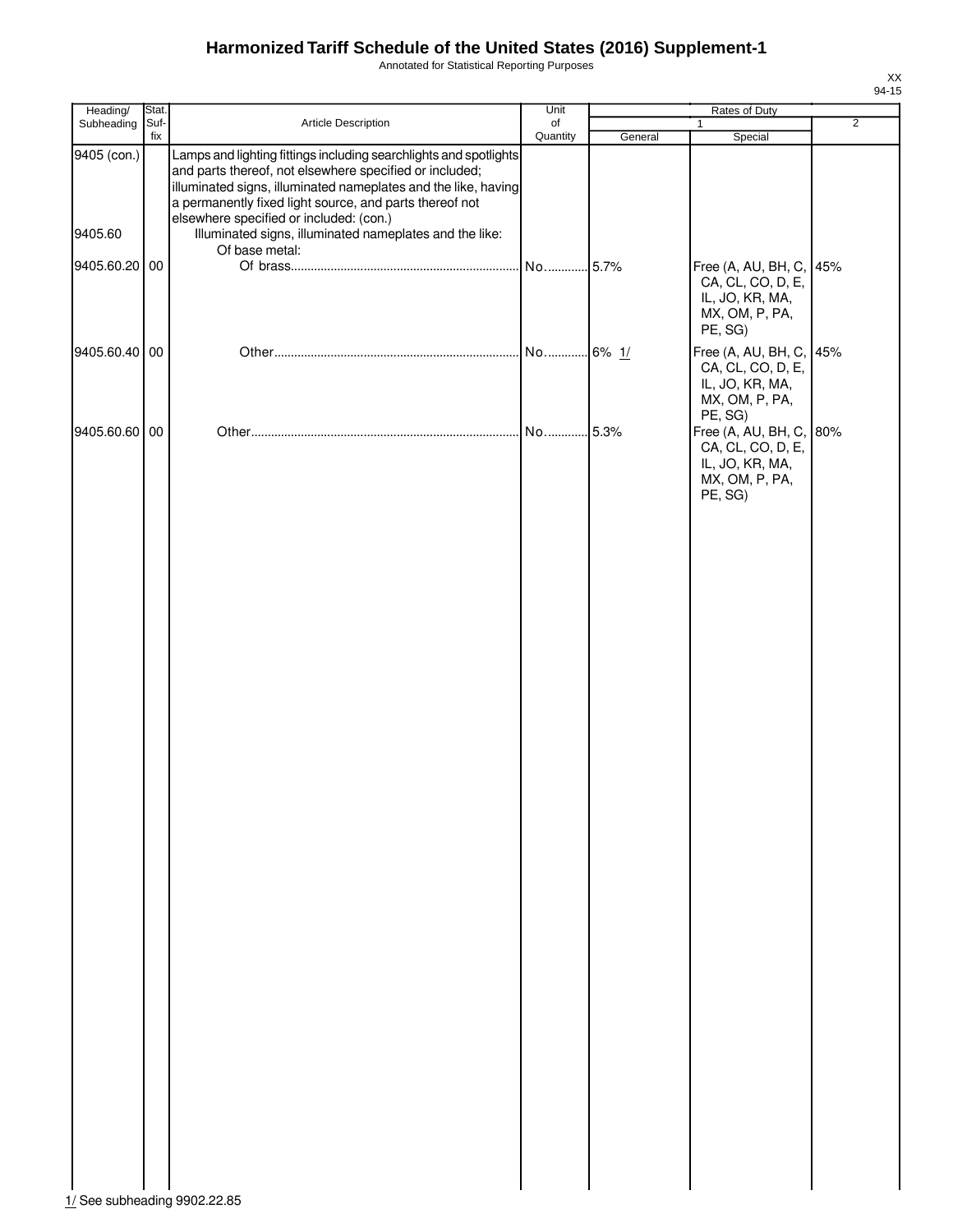Annotated for Statistical Reporting Purposes

| Heading/<br>Subheading   | Stat<br>Suf-<br><b>Article Description</b> |                                                                                                                                                                                                                                                                                                                | Unit<br>of | Rates of Duty<br>2<br>1 |                                                                                              |     |
|--------------------------|--------------------------------------------|----------------------------------------------------------------------------------------------------------------------------------------------------------------------------------------------------------------------------------------------------------------------------------------------------------------|------------|-------------------------|----------------------------------------------------------------------------------------------|-----|
|                          | fix                                        |                                                                                                                                                                                                                                                                                                                | Quantity   | General                 | Special                                                                                      |     |
| 9405 (con.)              |                                            | Lamps and lighting fittings including searchlights and spotlights<br>and parts thereof, not elsewhere specified or included;<br>illuminated signs, illuminated nameplates and the like, having<br>a permanently fixed light source, and parts thereof not<br>elsewhere specified or included: (con.)<br>Parts: |            |                         |                                                                                              |     |
| 9405.91                  |                                            | Of glass:<br>Globes and shades:                                                                                                                                                                                                                                                                                |            |                         |                                                                                              |     |
| 9405.91.10 00            |                                            |                                                                                                                                                                                                                                                                                                                |            |                         | Free (A, AU, BH,<br>CA, CL, CO, D, E,<br>IL, JO, MA, MX,<br>OM, P, PA, PE,<br>SG)<br>6% (KR) | 70% |
| 9405.91.30 00            |                                            |                                                                                                                                                                                                                                                                                                                | X          | 12%                     | Free (A, AU, BH,<br>CA, CL, CO, D, E,<br>IL, JO, MA, MX,<br>OM, P, PA, PE,<br>SG)<br>6% (KR) | 70% |
| 9405.91.40 00            |                                            |                                                                                                                                                                                                                                                                                                                |            |                         | Free (A, AU, BH,<br>CA, CL, CO, D, E,<br>IL, JO, KR, MA,<br>MX, OM, P, PA,<br>PE, SG)        | 60% |
| 9405.91.60               |                                            |                                                                                                                                                                                                                                                                                                                | .          | 4.5%                    | Free (A, AU, BH,<br>CA, CL, CO, D, E,<br>IL, JO, KR, MA,<br>MX, OM, P, PA,<br>PE, SG)        | 60% |
|                          | 40                                         | Prisms and other glass articles of a kind used<br>in chandeliers and wall brackets, and articles                                                                                                                                                                                                               |            |                         |                                                                                              |     |
| 9405.92.00               | 80<br>00                                   |                                                                                                                                                                                                                                                                                                                | X          | 3.7%                    | Free (A, AU, BH, C,<br>CA, CL, CO, D, E,<br>IL, JO, KR, MA,<br>MX, OM, P, PA,<br>PE, SG)     | 80% |
| 9405.99<br>9405.99.20 00 |                                            | Other:                                                                                                                                                                                                                                                                                                         | X          | 3.9%                    | Free (A, AU, BH, C, 45%<br>CA, CL, CO, D, E,<br>IL, JO, KR, MA,<br>MX, OM, P, PA,<br>PE, SG) |     |
| 9405.99.40               |                                            |                                                                                                                                                                                                                                                                                                                | .          | 6%                      | Free (A, AU, BH, C,<br>CA, CL, CO, D, E,<br>IL, JO, KR, MA,<br>MX, OM, P, PA,<br>PE, SG)     | 45% |
|                          | 10                                         | Lampposts and bases for lampposts, of cast                                                                                                                                                                                                                                                                     | X          |                         |                                                                                              |     |
|                          | 20                                         | Lampposts and bases for lampposts, of                                                                                                                                                                                                                                                                          | X          |                         |                                                                                              |     |
|                          | 90                                         |                                                                                                                                                                                                                                                                                                                | .lx        |                         |                                                                                              |     |
|                          |                                            |                                                                                                                                                                                                                                                                                                                |            |                         |                                                                                              |     |